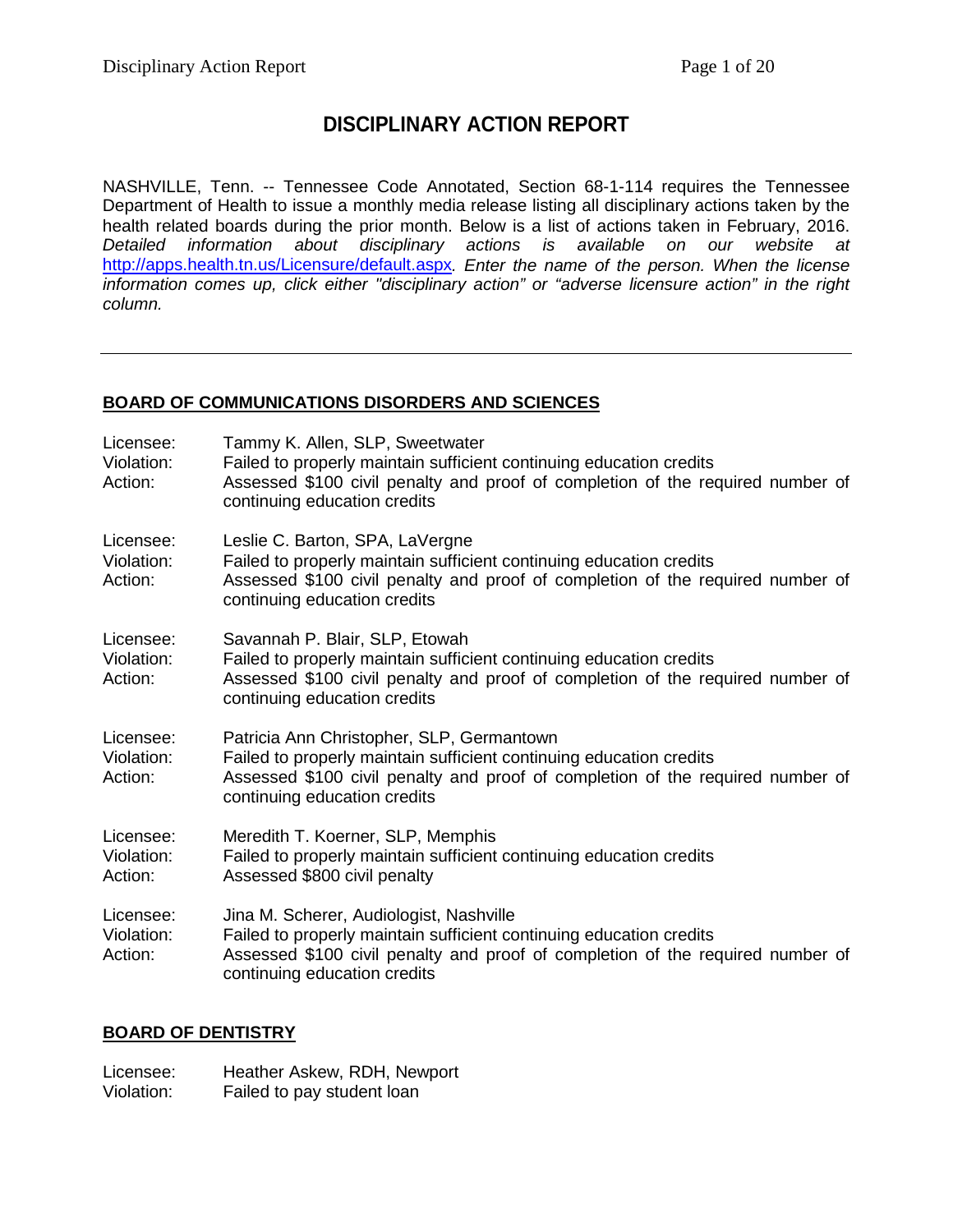Action: License suspended

#### **BOARD OF DIETITIANS AND NUTRITIONISTS**

Licensee: Crystal Cronick Vanmeter, DN, Nashville Violation: Practiced on lapsed license Action: Assessed \$900 civil penalty

#### **COUNCIL FOR HEARING INSTRUMENTS SPECALISTS**

Licensee: Daniel L. Smith, HIS, Hendersonville Violation: Failed to properly maintain sufficient continuing education credits Action: Assessed \$150 civil penalty and provide proof of completion of the required number of continuing education credits

#### **BOARD OF MASSAGE LICENSURE**

Licensee: Terrance A. Carter, LMT, Antioch

Violation: Practiced as massaged therapist in an unlicensed massage establishment; has violated or attempted to violate, directly or indirectly, or has assisted in or abetted the violation of, or conspired to violate, any provision of this chapter or any lawful order of the board pursuant to this chapter

Action: License reprimanded; Assessed \$750 civil penalty

Licensee: China Foot & Chair Massage d/b/a/ Foot Bar, Inc., LME, Brentwood Peng He, LMT, Franklin, Owner

Violation: Has violated any of the provisions of this part or any substantive rule promulgated under the authority of this part; is guilty of unethical or unprofessional conduct; has been convicted in a court of competent jurisdiction of an offense that constitutes a felony or a misdemeanor under the laws of this state; failed to adhere to rules and/or statute, as follows: it is the responsibility of establishment owners to ensure compliance with all provisions of this rule and any violation of any portion of this rule may result in disciplinary action or denial of licensure; establishment owners are responsible for ensuring that all persons who perform massage therapy in a massage establishment maintain current licensure by the Board pursuant to rule 0870-01-.04

Action: License revoked

Licensee: C&K Spa, LME, Knoxville

Mi K. Ramey, LMT, Owner

Violation: Is guilty of willful negligence in the practice of massage or has been guilty of employing, allowing or permitting any unlicensed person to perform massage in such licensee's establishment; has violated any of the provisions of this chapter or any substantive rule promulgated under the authority of this chapter; is guilty of unethical or unprofessional conduct; failed to adhere to rules and/or statute, as follows: failed to maintain establishment in a sanitary condition; sexual activity by any person(s) in any massage establishment is prohibited; avoid any interest, activity or influence which might be in conflict with the licensee's obligation to act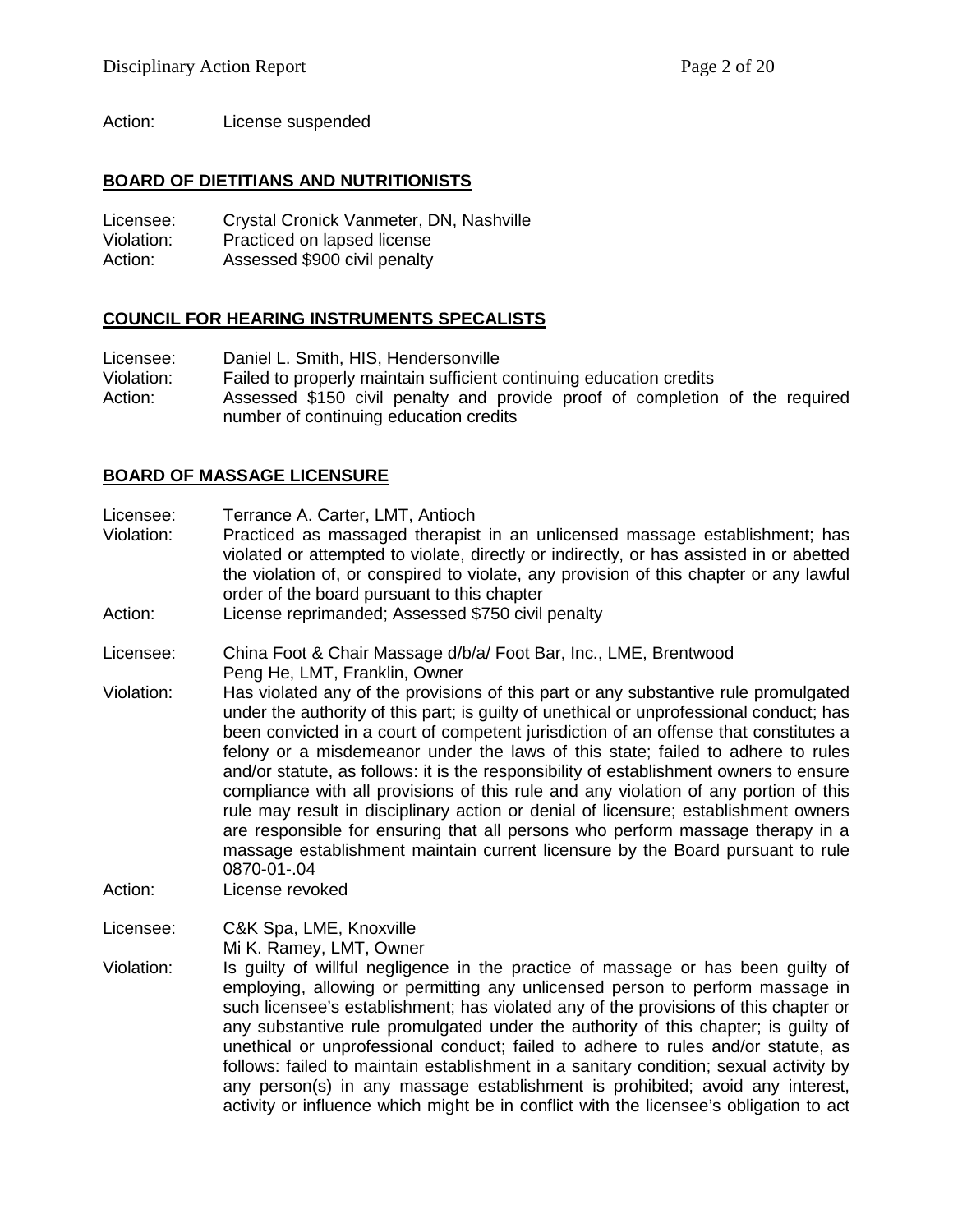#### in the best interest of the client or the profession Action: Massage Establishment License voluntarily surrendered

Licensee: Tracy S. Craig, LMT, Memphis<br>Violation: Has violated any of the pro

- Has violated any of the provisions of this chapter or any substantive rule promulgated under the authority of this part; all licensees must complete twentyfive hours of continuing education every two years, as a prerequisite to licensure renewal; any massage therapists who fails to obtain the required continuing education hours or who falsely attests to attendance and/or completion of the required hours of continuing education may be subject to disciplinary action; comply with all applicable Tennessee statutes and regulations as well as Orders issued by the Board pursuant to its disciplinary and /or declaratory order authority; and consistently maintain and improve professional knowledge and competence, striving for professional excellence through regular assessment of personal and professional strengths and weaknesses and through continued education training; is guilty of fraud in the practice of massage or fraud or deceit in the licensee's admission to the practice of massage
- Action: License placed on probation with terms; assessed \$1,250 civil penalty and costs not to exceed \$1,000

#### Licensee: Melissa Ann Deering, LMT, Memphis

- Violation: Has violated any of the provisions of this chapter or any substantive rule promulgated under the authority of this part; all licensees must complete twentyfive hours of continuing education every two years, as a prerequisite to licensure renewal; any massage therapists who fails to obtain the required continuing education hours or who falsely attests to attendance and/or completion of the required hours of continuing education may be subject to disciplinary action; comply with all applicable Tennessee statutes and regulations as well as Orders issued by the Board pursuant to its disciplinary and /or declaratory order authority; and consistently maintain and improve professional knowledge and competence, striving for professional excellence through regular assessment of personal and professional strengths and weaknesses and through continued education training; is guilty of fraud in the practice of massage or fraud or deceit in the licensee's admission to the practice of massage
- Action: License placed on probation with terms; assessed \$950 civil penalty and costs not to exceed \$1,000

Licensee: Robin Frazier, LMT, Dickson<br>Violation: Has violated any of the p

- Has violated any of the provisions of this chapter or any substantive rule promulgated under the authority of this part; all licensees must complete twentyfive hours of continuing education every two years, as a prerequisite to licensure renewal; any massage therapists who fails to obtain the required continuing education hours or who falsely attests to attendance and/or completion of the required hours of continuing education may be subject to disciplinary action; has violated or attempted to violate, directly or indirectly, or has assisted in or abetted the violated of, or conspired to violate, any provision of this chapter or any lawful order of the board issued pursuant to this chapter
- Action: License placed on probation with terms; assessed \$1,950 civil penalty and costs not to exceed \$500

Licensee: Golden Massage, Inc., LME, Nashville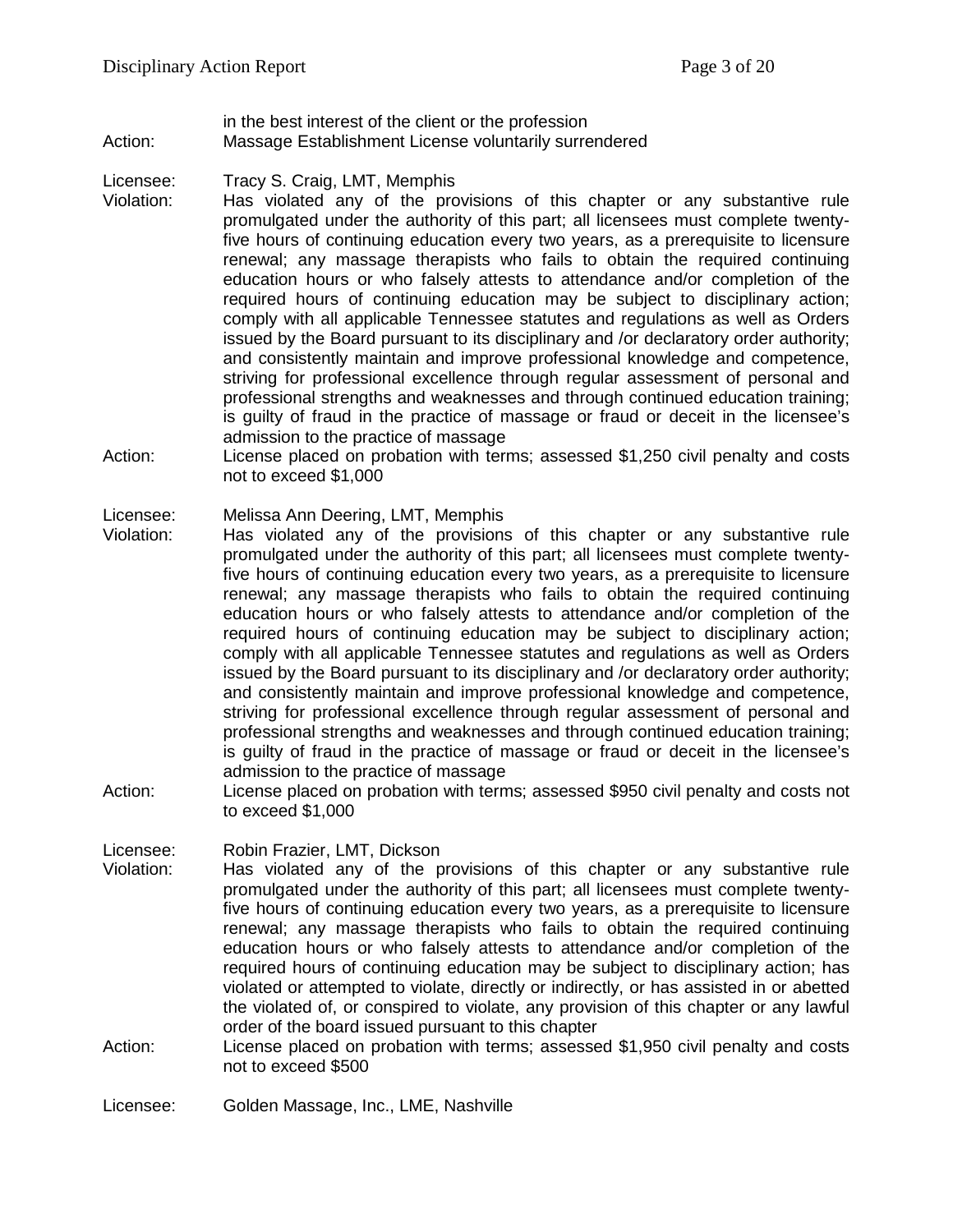| Violation:<br>Action:              | Peng He, LMT, Franklin, Owner<br>Has violated any of the provisions of this part or any substantive rule promulgated<br>under the authority of this part; is guilty of unethical or unprofessional conduct; has<br>been convicted in a court of competent jurisdiction of an offense that constitutes a<br>felony or a misdemeanor under the laws of this state; failed to adhere to rules<br>and/or statute, as follows: it is the responsibility of establishment owners to ensure<br>compliance with all provisions of this rule and any violation of any portion of this<br>rule may result in disciplinary action or denial of licensure; establishment owners<br>are responsible for ensuring that all persons who perform massage therapy in a<br>massage establishment maintain current licensure by the Board pursuant to rule<br>0870-01-.04<br>License revoked |
|------------------------------------|---------------------------------------------------------------------------------------------------------------------------------------------------------------------------------------------------------------------------------------------------------------------------------------------------------------------------------------------------------------------------------------------------------------------------------------------------------------------------------------------------------------------------------------------------------------------------------------------------------------------------------------------------------------------------------------------------------------------------------------------------------------------------------------------------------------------------------------------------------------------------|
|                                    |                                                                                                                                                                                                                                                                                                                                                                                                                                                                                                                                                                                                                                                                                                                                                                                                                                                                           |
| Licensee:<br>Violation:            | Peng He, LMT, Franklin<br>Has violated any of the provisions of this part or any substantive rule promulgated<br>under the authority of this part; is guilty of unethical or unprofessional conduct; has<br>been convicted in a court of competent jurisdiction of an offense that constitutes a<br>felony or a misdemeanor under the laws of this state; failed to adhere to rules<br>and/or statute, as follows: it is the responsibility of establishment owners to ensure<br>compliance with all provisions of this rule and any violation of any portion of this<br>rule may result in disciplinary action or denial of licensure; establishment owners<br>are responsible for ensuring that all persons who perform massage therapy in a<br>massage establishment maintain current licensure by the Board pursuant to rule<br>0870-01-.04                           |
| Action:                            | License revoked; assessed costs not to exceed \$5000                                                                                                                                                                                                                                                                                                                                                                                                                                                                                                                                                                                                                                                                                                                                                                                                                      |
| Licensee:<br>Violation:<br>Action: | Bennie J. Hinton, LMT, Arlington<br>Practiced as massaged therapist in an unlicensed massage establishment<br>License reprimanded; assessed \$500 civil penalty and costs not to exceed \$3,000                                                                                                                                                                                                                                                                                                                                                                                                                                                                                                                                                                                                                                                                           |
| Licensee:<br>Violation:<br>Action: | Eamon Patrick Hosey, LMT, Chattanooga<br>Has violated any of the provisions of this chapter or any substantive rule<br>promulgated under the authority of this chapter<br>License placed on probation with terms; assessed \$2,750 civil penalty                                                                                                                                                                                                                                                                                                                                                                                                                                                                                                                                                                                                                          |
| Licensee:<br>Violation:<br>Action: | Tammy Keffas, LMT, Franklin<br>Has violated any of the provisions of this chapter or any substantive rule<br>promulgated under the authority of this part; has violated or attempted to violate,<br>directly or indirectly, or has assisted in or abetted the violation of, or conspired to<br>violate, any provision of this chapter or any lawful order of the board pursuant to<br>this chapter; is guilty of unethical or unprofessional conduct<br>License placed on probation for at least 3 years with terms; assessed \$1,400 civil<br>penalty and costs not to exceed \$3,000                                                                                                                                                                                                                                                                                    |
| Licensee:<br>Violation:<br>Action: | Li Liu, LMT, Paducah<br>Failed to properly maintain sufficient continuing education credits<br>Assessed \$325 civil penalty                                                                                                                                                                                                                                                                                                                                                                                                                                                                                                                                                                                                                                                                                                                                               |
| Licensee:<br>Violation:            | Magic Massage, Inc., LME, Franklin<br>Peng He, LMT, Franklin, Owner<br>Has violated any of the provisions of this part or any substantive rule promulgated                                                                                                                                                                                                                                                                                                                                                                                                                                                                                                                                                                                                                                                                                                                |
|                                    |                                                                                                                                                                                                                                                                                                                                                                                                                                                                                                                                                                                                                                                                                                                                                                                                                                                                           |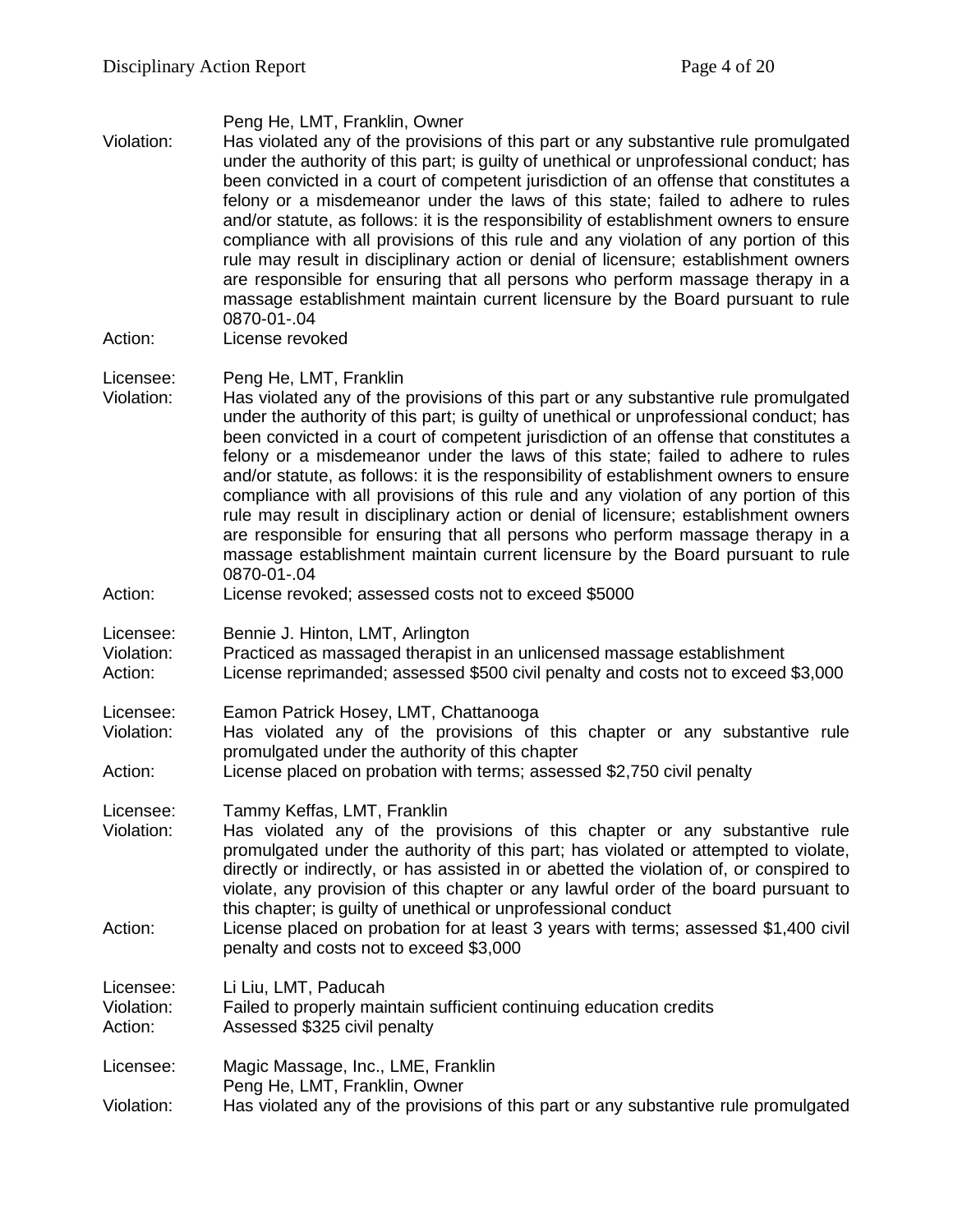under the authority of this part; is guilty of unethical or unprofessional conduct; has been convicted in a court of competent jurisdiction of an offense that constitutes a felony or a misdemeanor under the laws of this state; failed to adhere to rules and/or statute, as follows: it is the responsibility of establishment owners to ensure compliance with all provisions of this rule and any violation of any portion of this rule may result in disciplinary action or denial of licensure; establishment owners are responsible for ensuring that all persons who perform massage therapy in a massage establishment maintain current licensure by the Board pursuant to rule 0870-01-.04

Action: License revoked

Licensee: Mi K. Ramey, LMT, Knoxville

- Violation: Is guilty of willful negligence in the practice of massage or has been guilty of employing, allowing or permitting any unlicensed person to perform massage in such licensee's establishment; has violated any of the provisions of this chapter or any substantive rule promulgated under the authority of this chapter; is guilty of unethical or unprofessional conduct; failed to adhere to rules and/or statute, as follows: failed to maintain establishment in a sanitary condition; sexual activity by any person(s) in any massage establishment is prohibited; avoid any interest, activity or influence which might be in conflict with the licensee's obligation to act in the best interest of the client or the profession
- Action: License voluntarily surrendered; assessed costs not to exceed \$1,000

Licensee: Richard Louis Verastegui, LMT, Knoxville<br>Violation: Has violated any of the provisions of

- Has violated any of the provisions of this chapter or any substantive rule promulgated under the authority of this part; all licensees must complete twentyfive hours of continuing education every two years, as a prerequisite to licensure renewal; any massage therapists who fails to obtain the required continuing education hours or who falsely attests to attendance and/or completion of the required hours of continuing education may be subject to disciplinary action; comply with all applicable Tennessee statutes and regulations as well as Orders issued by the Board pursuant to its disciplinary and/or declaratory order authority; and consistently maintain and improve professional knowledge and competence, striving for professional excellence through regular assessment of personal professional strengths and weaknesses and through continued educational training; is guilty of fraud in the practice of massage or fraud or deceit in the licensee's admission to the practice of massage
- Action: License placed on probation with terms; assessed \$1,550 civil penalty and costs not to exceed \$1,000

Licensee: Yanhua Zhang, LMT, Morristown

- Violation: All licensees must complete twenty-five hours of continuing education every two years, as a prerequisite to licensure renewal; comply with all applicable Tennessee statutes and regulations as well as Orders issued by the Board pursuant to its disciplinary and/or declaratory order authority; and consistently maintain and improve professional knowledge and competence, striving for professional excellence through regular assessment of personal professional strengths and weaknesses and through continued educational training
- Action: License placed on probation with terms; assessed costs not to exceed \$1,000

Licensee: Yanjun Zhu, LMT, Nashville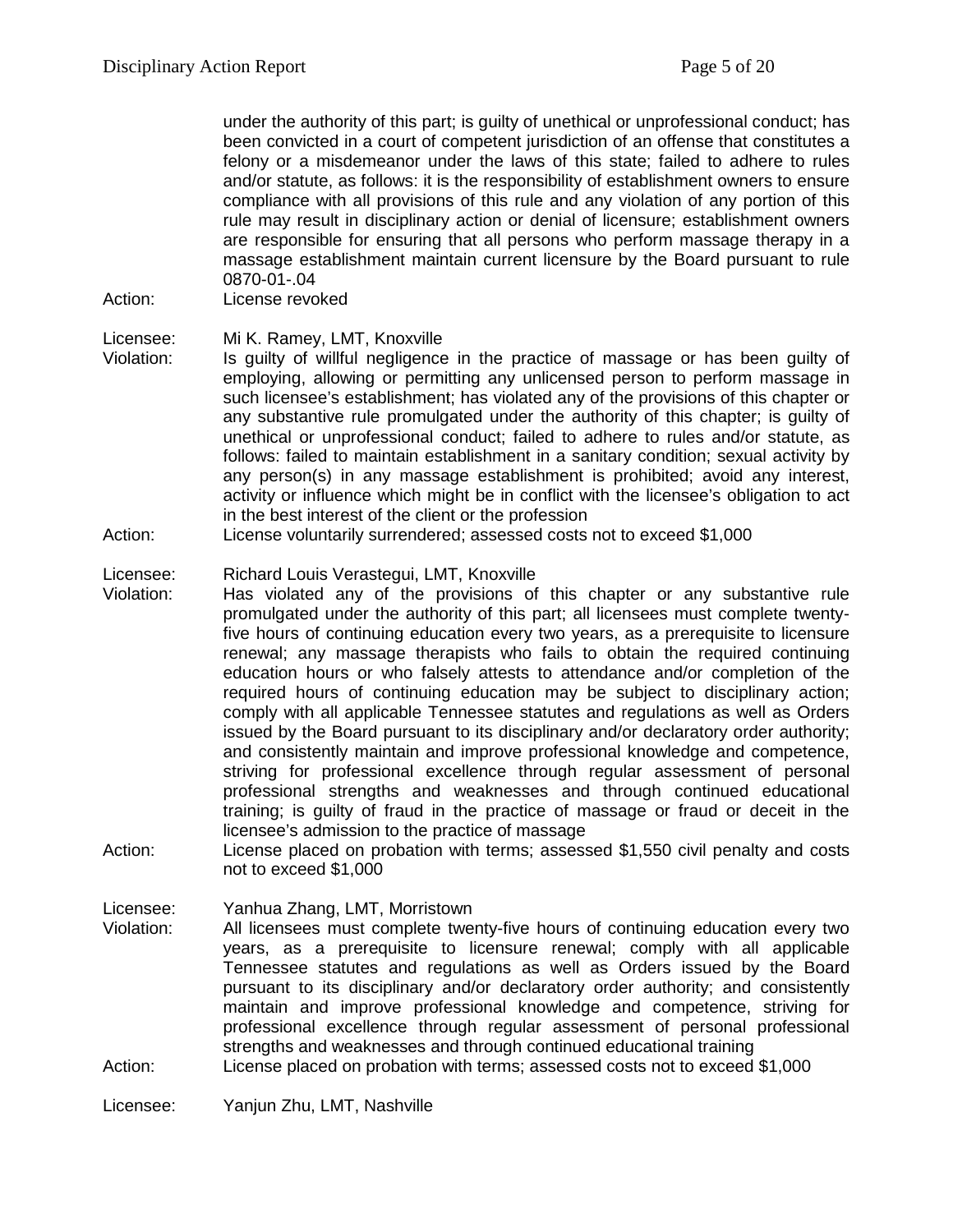Hickory Day Spa, Unlicensed Establishment, Yanjun Zhu, Owner

- Violation: Has violated any of the provisions of this part or any substantive rule promulgated under the authority of this part; is guilty of unethical or unprofessional conduct; Failed to adhere to rules and/or statute, as follows: it is the responsibility of establishment owners to ensure compliance with all provisions of this rule and any violation of any portion of this rule may result in disciplinary action or denial of licensure; establishment owners are responsible for ensuring that all persons who perform massage therapy in a massage establishment maintain current licensure by the Board
- Action: License voluntarily surrendered

#### **BOARD OF MEDICAL EXAMINERS**

Licensee: Gursheel Dhillon, MD, Nashville

- Violation: Unprofessional, dishonorable or unethical conduct; violation or attempted violation, directly or indirectly, or assisting in or abetting the violation of , or conspiring to violate any provision of this chapter or, any lawful order of the board issued pursuant thereto or any criminal statute of the state of Tennessee; Failed to adhere to rules and/or statute, as follows: failed to provide medical records to Tennessee Department of Health Investigator
- Action: License revoked with terms; assessed costs not to exceed \$25,000

Licensee: Casey Gray, AMDX, Loudon<br>Violation: Failed to pay student loan Failed to pay student loan

Action: License suspended

#### **BOARD OF MEDICAL EXAMINERS' COMMITTEE ON POLYSOMNOGRAPHY**

Licensee: Casey Luther, PSGP, Cross Plains Violation: Failed to pay student loan<br>Action: License suspended License suspended

#### **MEDICAL LABORATORY BOARD**

- Licensee: Christopher B. Baggett, LLP, Clarksville<br>Violation: Failed to pay student loan Failed to pay student loan
- Action: License suspended

Licensee: Donna L. Mullican, LLP, Murfreesboro Violation: Failed to pay student loan Action: License suspended

#### **BOARD OF NURSING**

Licensee: Susan R. Abbott, RN Applicant, Johnson City Violation: Guilty of a crime; addicted to alcohol or drugs to the degree of interfering with nursing duties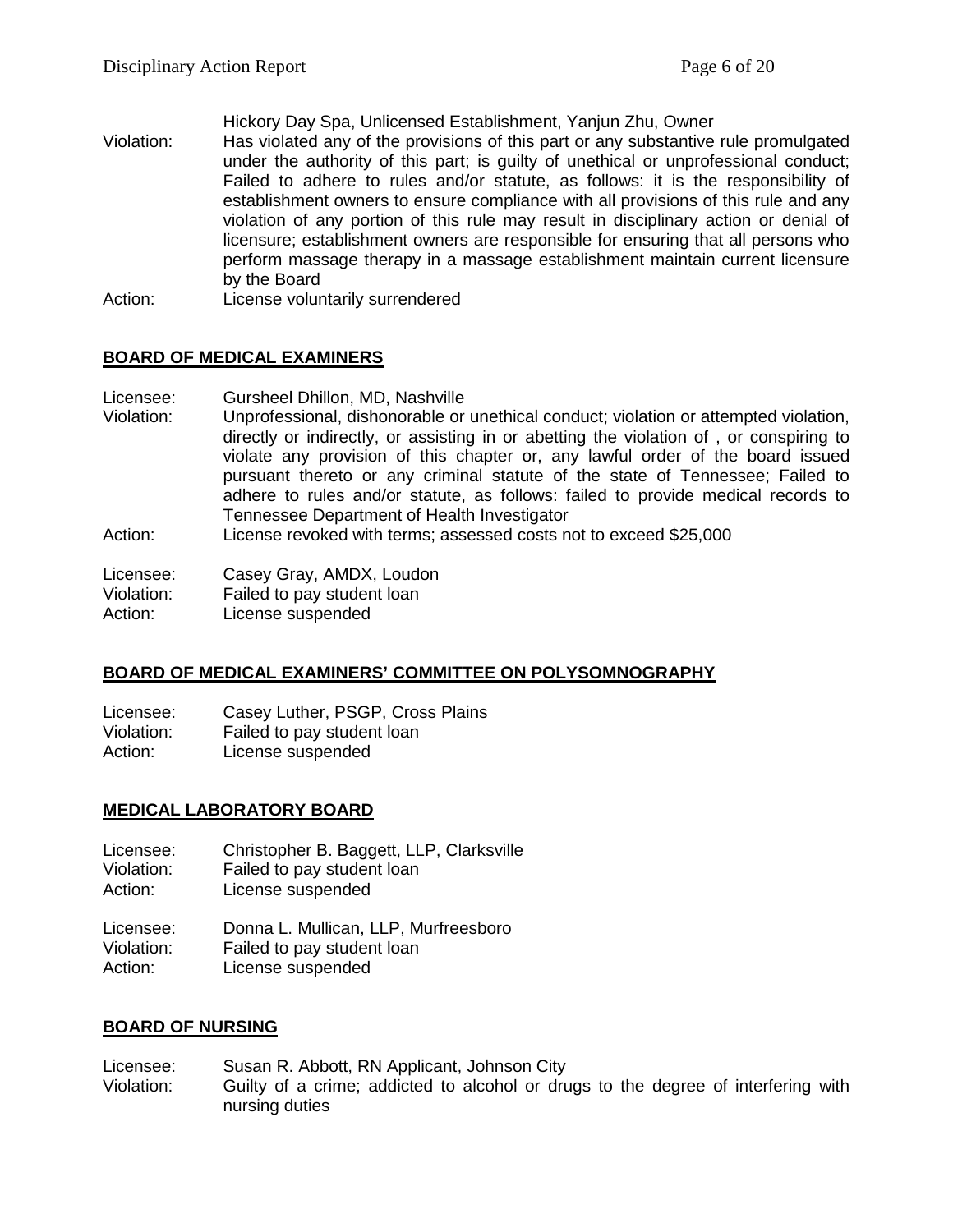| Action:                            | License reinstated on suspension with terms                                                                                                                                                                                                                                                                                                                                                                                                                                                                                                                                                                                                                                               |
|------------------------------------|-------------------------------------------------------------------------------------------------------------------------------------------------------------------------------------------------------------------------------------------------------------------------------------------------------------------------------------------------------------------------------------------------------------------------------------------------------------------------------------------------------------------------------------------------------------------------------------------------------------------------------------------------------------------------------------------|
| Licensee:<br>Violation:<br>Action: | Lara Adler, LPN, Knoxville<br>Failed to pay student loan<br>License suspended                                                                                                                                                                                                                                                                                                                                                                                                                                                                                                                                                                                                             |
| Licensee:<br>Violation:            | Carl Anthony Anderson, RN/APN, Nashville<br>Guilty of fraud or deceit in procuring or attempting to procure a license to practice<br>nursing; guilty of a crime                                                                                                                                                                                                                                                                                                                                                                                                                                                                                                                           |
| Action:                            | Assessed \$500 civil penalty                                                                                                                                                                                                                                                                                                                                                                                                                                                                                                                                                                                                                                                              |
| Licensee:<br>Violation:<br>Action: | Dianna Anderson, RN, Westmoreland<br>Failed to pay student loan<br>License suspended                                                                                                                                                                                                                                                                                                                                                                                                                                                                                                                                                                                                      |
| Licensee:<br>Violation:            | Amanda E. Atkins, LPN, Luttrell<br>Guilty of unprofessional conduct, to wit: violating confidentiality of information or<br>knowledge concerning the patient, except as otherwise required by a court of law                                                                                                                                                                                                                                                                                                                                                                                                                                                                              |
| Action:                            | License placed on probation for a minimum of two years; must obtain continuing<br>education credits in the area of patient privacy                                                                                                                                                                                                                                                                                                                                                                                                                                                                                                                                                        |
| Licensee:<br>Violation:<br>Action: | Michelle Baker, RN, Elizabethton<br>Failed to pay student loan<br>License suspended                                                                                                                                                                                                                                                                                                                                                                                                                                                                                                                                                                                                       |
| Licensee:<br>Violation:<br>Action: | Nicholas Baker, LPN, Riceville<br>Failed to pay student loan<br>License suspended                                                                                                                                                                                                                                                                                                                                                                                                                                                                                                                                                                                                         |
| Licensee:<br>Violation:<br>Action: | April Barnes, RN, Ashland City<br>Failed to pay student loan<br>License suspended                                                                                                                                                                                                                                                                                                                                                                                                                                                                                                                                                                                                         |
| Licensee:<br>Violation:            | Whitney Renee Basham, LPN, Belvidere<br>Guilty of unprofessional conduct, to wit: making false or materially incorrect,<br>inconsistent or unintelligible entries in any patient records or in the records of any<br>health care facility, school, institution or other work place location pertaining to the<br>obtaining, possessing or administration of any controlled substance as defined in<br>the Federal Controlled Substances Act; unauthorized use or removal of narcotics,<br>drugs, supplies, or equipment from any health care facility, school, institution or<br>other work place location; and engaging in acts of dishonesty which relate to the<br>practice of nursing |
| Action:                            | License suspended with terms                                                                                                                                                                                                                                                                                                                                                                                                                                                                                                                                                                                                                                                              |
| Licensee:<br>Violation:            | Mandy Lynne Brown, RN, Ripley<br>Unfit or incompetent by reason of negligence, habits or other cause; and guilty of<br>unprofessional conduct, to wit: making false or materially incorrect, inconsistent or<br>unintelligible entries in any patient records or in the records of any health care<br>facility, school, institution or other work place location pertaining to the obtaining,<br>possessing or administration of any controlled substance as defined in the Federal                                                                                                                                                                                                       |

Controlled Substances Act; unauthorized use or removal of narcotics, drugs,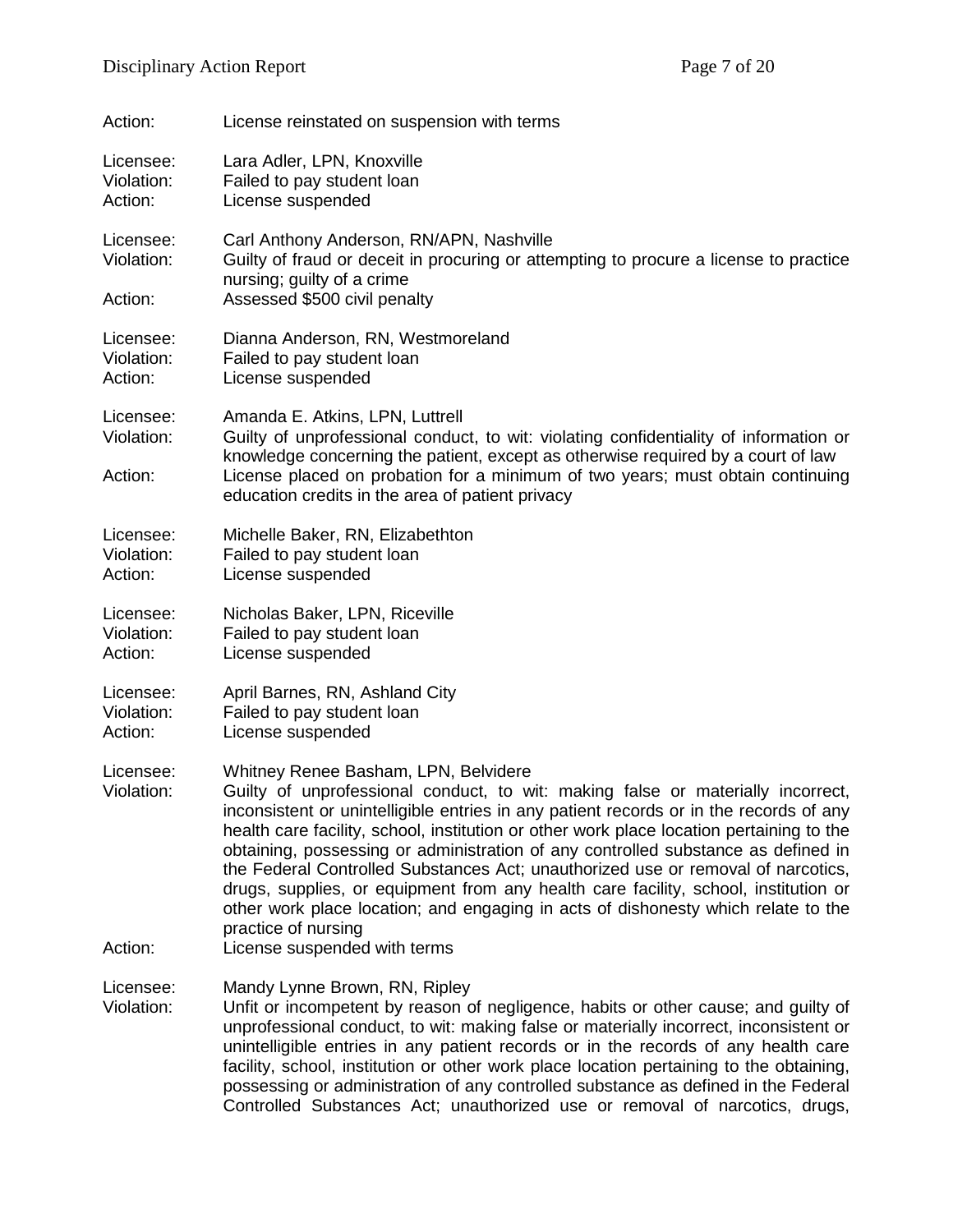| Action:                            | supplies, or equipment from any health care facility, school, institution or other<br>work place location; and being under the influence of alcoholic beverages, or<br>under the influence of drugs which impair judgment while on duty in any health<br>care facility, school, institution or other work place location<br>License suspended with terms                                                                                                                                                                                                                                                                                                                                           |
|------------------------------------|----------------------------------------------------------------------------------------------------------------------------------------------------------------------------------------------------------------------------------------------------------------------------------------------------------------------------------------------------------------------------------------------------------------------------------------------------------------------------------------------------------------------------------------------------------------------------------------------------------------------------------------------------------------------------------------------------|
| Licensee:<br>Violation:<br>Action: | Don Richards Cassel, RN, Smyrna<br>Guilty of a crime<br>License voluntarily surrendered; assessed \$1,000 civil penalty                                                                                                                                                                                                                                                                                                                                                                                                                                                                                                                                                                            |
| Licensee:<br>Violation:            | Keri M. Cheney, RN, Hendersonville<br>Guilty of unprofessional conduct, to wit: unauthorized use or removal of narcotics,<br>drugs, supplies, or equipment from any health care facility, school, institution or<br>other work place location; and engaging in acts of dishonesty which relate to the<br>practice of nursing                                                                                                                                                                                                                                                                                                                                                                       |
| Action:                            | License revoked; assessed \$3,000 civil penalty, plus costs not to exceed \$5,000                                                                                                                                                                                                                                                                                                                                                                                                                                                                                                                                                                                                                  |
| Licensee:<br>Violation:<br>Action: | Kelley S. Collard, RN/APN, Knoxville<br>Addicted to alcohol or drugs to the degree of interfering with nursing duties; and<br>guilty of unprofessional conduct, to wit: being under the influence of alcoholic<br>beverages, or under the influence of drugs which impair judgment while on duty in<br>any health care facility, school, institution or other work place location<br>RN license and APN certification suspended with terms                                                                                                                                                                                                                                                         |
|                                    |                                                                                                                                                                                                                                                                                                                                                                                                                                                                                                                                                                                                                                                                                                    |
| Licensee:<br>Violation:            | Christy L. Corvin, RN, Etowah<br>Guilty of fraud or deceit in procuring or attempting to procure a license to practice<br>nursing; guilty of a crime; unfit or incompetent by reason of negligence, habits or<br>other cause; and guilty of unprofessional conduct                                                                                                                                                                                                                                                                                                                                                                                                                                 |
| Action:                            | License suspended with terms                                                                                                                                                                                                                                                                                                                                                                                                                                                                                                                                                                                                                                                                       |
| Licensee:<br>Violation:<br>Action: | Lisa A. Cox, RN, Arlington<br>Guilty of a crime; unfit or incompetent by reason of negligence, habits or other<br>cause; and guilty of unprofessional conduct, to wit: making false or materially<br>incorrect, inconsistent or unintelligible entries in any patient records or in the<br>records of any health care facility, school, institution or other work place location<br>pertaining to the obtaining, possessing or administration of any controlled<br>substance as defined in the Federal Controlled Substances Act; impersonating<br>another licensed practitioner; and engaging in acts of dishonesty which relate to<br>the practice of nursing<br>License voluntarily surrendered |
| Licensee:<br>Violation:            | Melody Cummings, LPN, Hermitage<br>Guilty of a crime; and guilty of unprofessional conduct                                                                                                                                                                                                                                                                                                                                                                                                                                                                                                                                                                                                         |
| Action:                            | License voluntarily surrendered; assessed costs not to exceed \$500                                                                                                                                                                                                                                                                                                                                                                                                                                                                                                                                                                                                                                |
| Licensee:<br>Violation:            | Amanda E. Deel, RN, Kingston<br>Guilty of unprofessional conduct, to wit: making false or materially incorrect,<br>inconsistent or unintelligible entries in any patient records or in the records of any<br>health care facility, school, institution or other work place location pertaining to the<br>obtaining, possessing or administration of any controlled substance as defined in<br>the Federal Controlled Substances Act                                                                                                                                                                                                                                                                |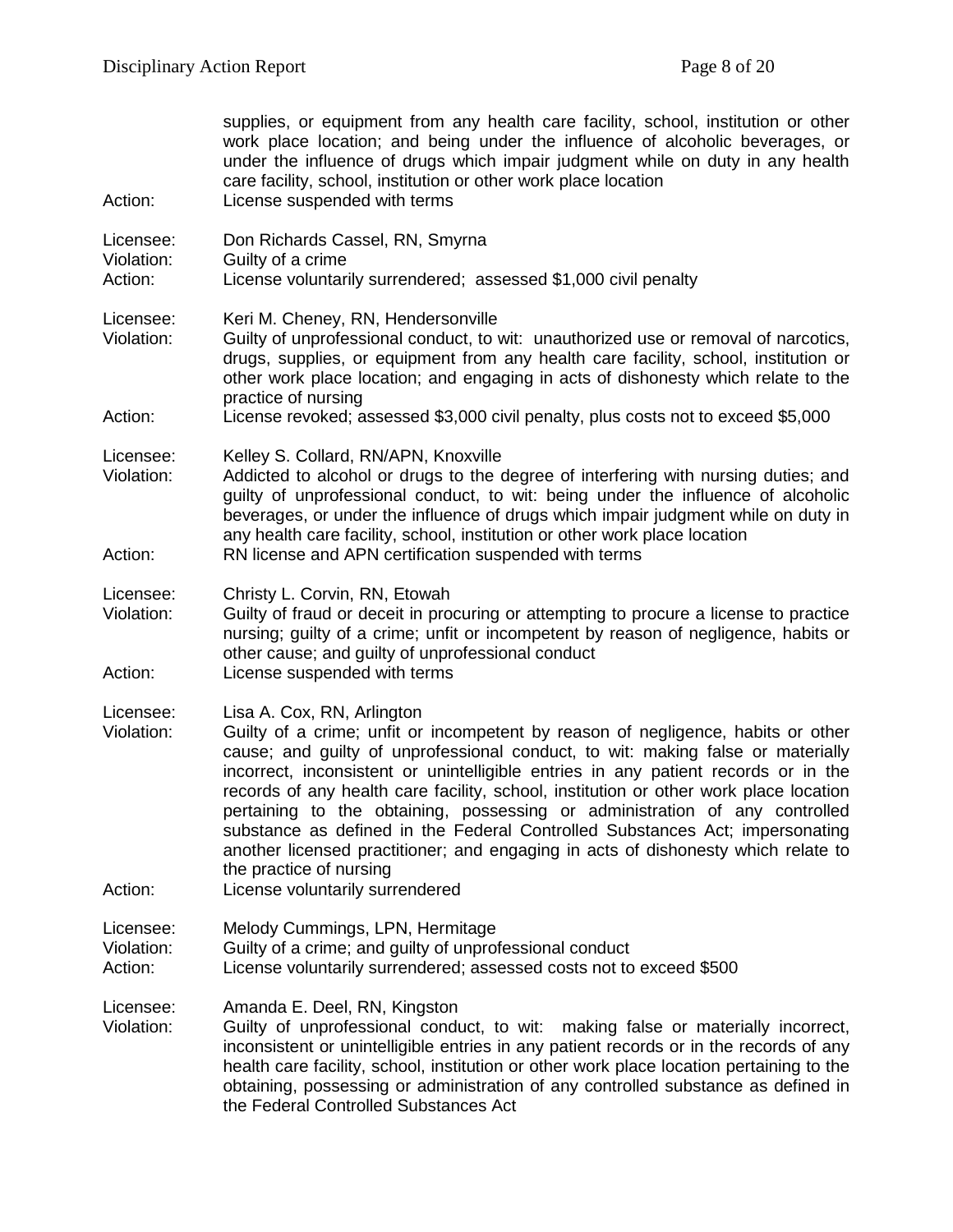| Action:                            | License voluntarily surrendered                                                                                                                                                                                                                                                                                                                                                                                                                                                                                                                                                                                                                                                          |
|------------------------------------|------------------------------------------------------------------------------------------------------------------------------------------------------------------------------------------------------------------------------------------------------------------------------------------------------------------------------------------------------------------------------------------------------------------------------------------------------------------------------------------------------------------------------------------------------------------------------------------------------------------------------------------------------------------------------------------|
| Licensee:<br>Violation:<br>Action: | Tracy Dicus, RN, Paris<br>Failed to pay student loan<br>License suspended                                                                                                                                                                                                                                                                                                                                                                                                                                                                                                                                                                                                                |
| Licensee:<br>Violation:            | Crystle T. Epps, LPN, Morristown<br>Guilty of unprofessional conduct, to wit: impersonating another licensed<br>practitioner; and engaging in acts of dishonesty which relate to the practice of<br>nursing                                                                                                                                                                                                                                                                                                                                                                                                                                                                              |
| Action:                            | License suspended, suspension stayed; license placed on probation to run<br>concurrent with Tennessee Professional Assistance Program<br>monitoring<br>agreement but for no less than three years; assessed \$500 civil penalty                                                                                                                                                                                                                                                                                                                                                                                                                                                          |
| Licensee:<br>Violation:            | Sherry A. Fetzer, RN/APN, Knoxville<br>Guilty of unprofessional conduct; failure to report being under a state or federal<br>indictment in the this state for an offense involving the sale or dispensing of<br>controlled substances under state or federal law to the practitioner's licensing<br>board in writing within seven calendar days of acquiring actual knowledge of the<br>indictment                                                                                                                                                                                                                                                                                       |
| Action:                            | RN license APN certification restricted with terms; must surrender DEA registration<br>for Schedule II controlled substances; assessed costs not to exceed \$500                                                                                                                                                                                                                                                                                                                                                                                                                                                                                                                         |
| Licensee:<br>Violation:            | Veronica F. Fleming, RN, Olive Branch, MS<br>Guilty of unprofessional conduct, to wit: unauthorized use or removal of narcotics,<br>drugs, supplies, or equipment from any health care facility, school, institution or<br>other work place location                                                                                                                                                                                                                                                                                                                                                                                                                                     |
| Action:                            | Privilege to practice nursing in the State of Tennessee voluntarily surrendered;<br>shall cease and desist the practice of nursing in the State of Tennessee; assessed<br>costs not to exceed \$250                                                                                                                                                                                                                                                                                                                                                                                                                                                                                      |
| Licensee:<br>Violation:<br>Action: | Christopher M. Fontenot, RN, Johnson City<br>Guilty of fraud or deceit in procuring or attempting to procure a license to practice<br>nursing; unfit or incompetent by reason of negligence, habits or other cause;<br>addicted to alcohol or drugs to the degree of interfering with nursing duties and<br>guilty of unprofessional conduct, to wit: revocation, suspension, probation or other<br>discipline of a license to practice nursing by another state or territory of the United<br>States for any act or omission which would constitute grounds for the revocation,<br>suspension, probation or other discipline of a license in this state<br>License suspended with terms |
| Licensee:<br>Violation:<br>Action: | Mary A. Fowler, RN, Ashland City<br>Guilty of a crime; and guilty of unprofessional conduct<br>License voluntarily surrendered                                                                                                                                                                                                                                                                                                                                                                                                                                                                                                                                                           |
| Licensee:<br>Violation:            | Traci Givens, LPN, Rockwood<br>Guilty of unprofessional conduct, to wit: engaging in acts of dishonesty which<br>relate to the practice of nursing                                                                                                                                                                                                                                                                                                                                                                                                                                                                                                                                       |
| Action:                            | License revoked; assessed \$2,250 civil penalty, plus costs not to exceed \$5,000                                                                                                                                                                                                                                                                                                                                                                                                                                                                                                                                                                                                        |
| Licensee:                          | Janice S. Godwin, RN, Memphis                                                                                                                                                                                                                                                                                                                                                                                                                                                                                                                                                                                                                                                            |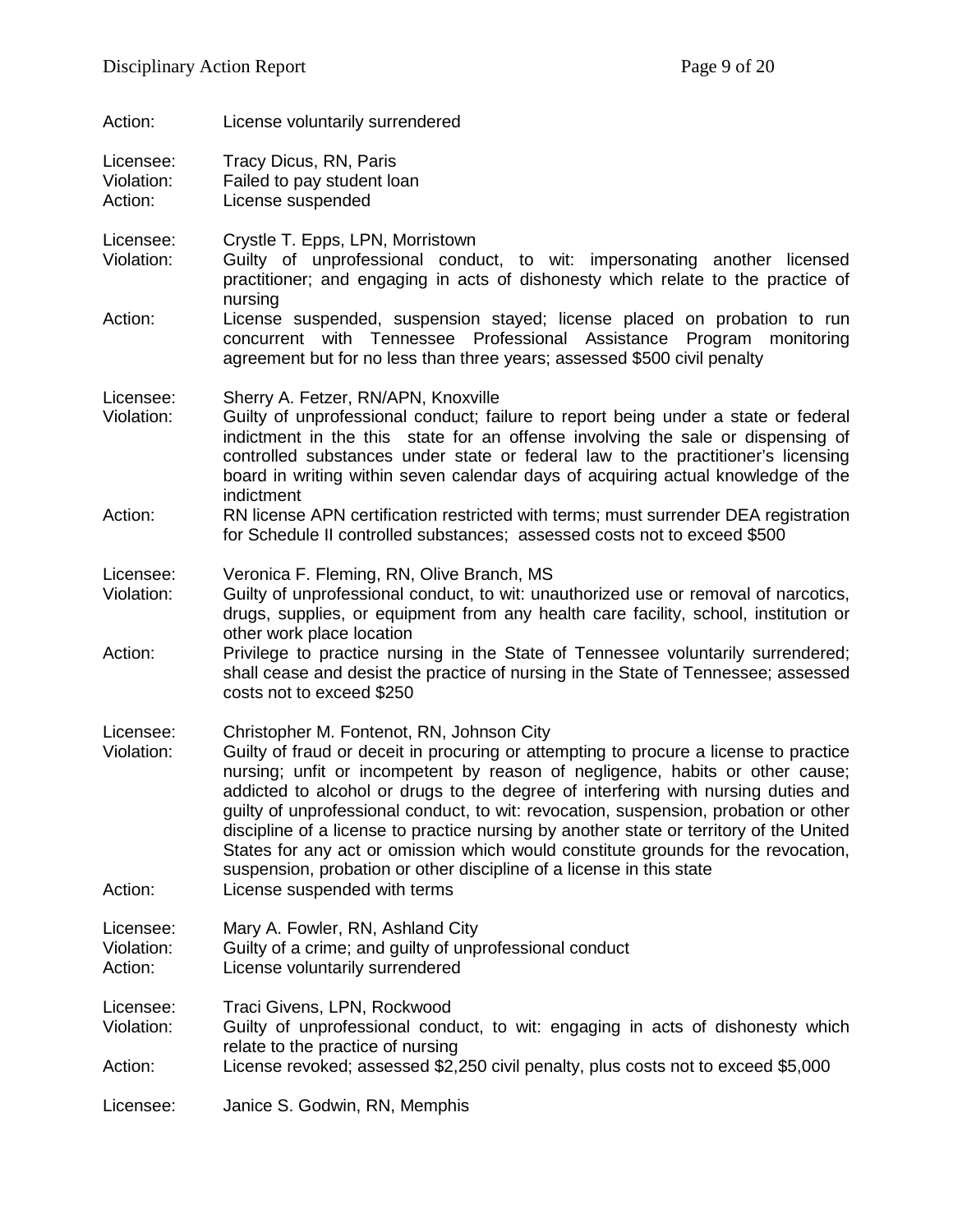Violation: Guilty of unprofessional conduct, to wit: failure to maintain a record for each patient which accurately reflects the nursing problems and interventions for the patient and/or failure to maintain a record for each patient which accurately reflects the name and title of the nurse providing care Action: License placed on probation for a period of two years; must obtain continuing education credits in the area of medication documentation Licensee: Tessy L. Gray, LPN, Rock Springs, GA<br>Violation: Guilty of a crime: and quilty of unprofesi Violation: Guilty of a crime; and guilty of unprofessional conduct<br>Action: License revoked: assessed \$2.000 civil penalty, plus of License revoked; assessed \$2,000 civil penalty, plus costs not to exceed \$6,000 Licensee: Tina Marie Hampton, RN, Johnson City Violation: Unfit or incompetent by reason of negligence, habits or other cause; and guilty of unprofessional conduct, to wit: abandoning or neglecting a patient requiring nursing care; unauthorized use or removal of narcotics, drugs, supplies, or equipment from any health care facility, school, institution or other work place location; the use of any intoxicating beverage or the illegal use of any narcotic or dangerous drug while on duty in any health care facility, school, institution, or other work place location; and being under the influence of alcoholic beverages, or under the influence of drugs which impair judgment while on duty in any health care facility, school, institution or other work place location Action: License suspended with terms Licensee: Amber Hayes, LPN, Tazewell<br>Violation: Failed to pay student loan Failed to pay student loan Action: License suspended Licensee: Rebecca H. Hensley, RN, Cordova Violation: Guilty of unprofessional conduct, to wit: intentionally or negligently causing a physical or emotional injury to a patient Action: License reprimanded; must obtain continuing education credits in the areas of neonatal and perinatal care; assessed \$500 civil penalty, plus costs not to exceed \$1,000 Licensee: Andrea Hollis, RN, Hixson Violation: Failed to pay student loan Action: License suspended Licensee: Victoria L. Holmes, RN, Memphis Violation: Addicted to alcohol or drugs to the degree of interfering with nursing duties Action: License suspended with terms Licensee: Kristina Jackson, RN/APN, Lake Charles, LA Violation: Failed to pay student loan Action: RN license and APN certification suspended Licensee: Connie Kaseta, RN, Tallahassee, FL<br>Violation: Failed to pay student loan Failed to pay student loan Action: License suspended Licensee: Myrtesa Luann Lawrence, LPN Applicant, Nashville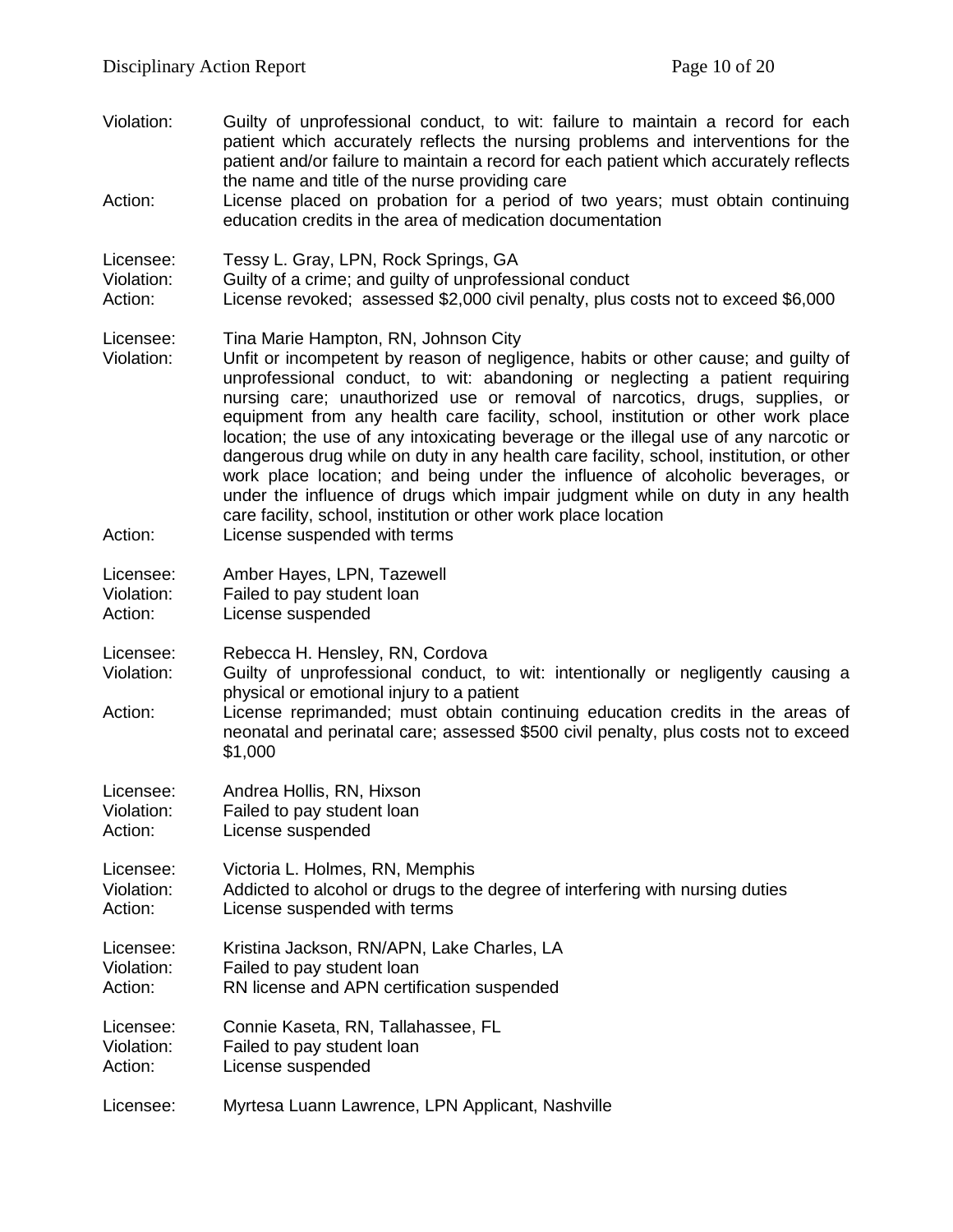Violation: Guilty of a crime<br>Action: Fxam application Exam application denied

Licensee: Elisabeth A. Layne, RN, Clarksville

- Violation: Guilty of unprofessional conduct, to wit: engaging in acts of dishonesty which relate to the practice of nursing
- Action: License suspended, suspension stayed; license placed on probation to run concurrent with Tennessee Professional Assistance Program monitoring agreement but for no less than three years

Licensee: Dawn M. Lischke, RN, Murfreesboro

Violation: Guilty of unprofessional conduct, to wit: unauthorized use or removal of narcotics, drugs, supplies, or equipment from any health care facility, school, institution or other work place location

Action: License suspended with terms

Licensee: Christopher Long, RN, Medina

- Violation: Failed to pay student loan
- Action: License suspended
- Licensee: Jessica N. Loyd, LPN, Sevierville
- Violation: Unfit or incompetent by reason of negligence, habits or other cause; and guilty of unprofessional conduct, to wit: making false or materially incorrect, inconsistent or unintelligible entries in any patient records or in the records of any health care facility, school, institution or other work place location pertaining to the obtaining, possessing or administration of any controlled substance as defined in the Federal Controlled Substances Act; and unauthorized use or removal of narcotics, drugs, supplies, or equipment from any health care facility, school, institution or other work place location
- Action: License revoked; assessed \$2,000 civil penalty, plus costs not to exceed \$5,000
- Licensee: Tammy M. Martin, RN, Memphis
- Violation: Guilty of unprofessional conduct, to wit: being under the influence of alcoholic beverages, or under the influence of drugs which impair judgment while on duty in any health care facility, school, institution or other work place location Action: License suspended with terms
- Licensee: Amanda Mayes, RN, Knoxville<br>Violation: Guilty of unprofessional condu
- Guilty of unprofessional conduct, to wit: violating confidentiality of information or knowledge concerning the patient, except as otherwise required by a court of law; and engaging in acts of dishonesty which relate to the practice of nursing Action: License reprimanded; assessed \$2,000 civil penalty, plus costs not to exceed \$3,000
- Licensee: Sylvia McBride, LPN, Cordova Violation: Failed to pay student loan<br>Action: License suspended
- License suspended

Licensee: Andrea Nicole McCormick, LPN, Williamsport Violation: Guilty of a crime; unfit or incompetent by reason of negligence, habits or other cause; and guilty of unprofessional conduct, to wit: engaging in acts of dishonesty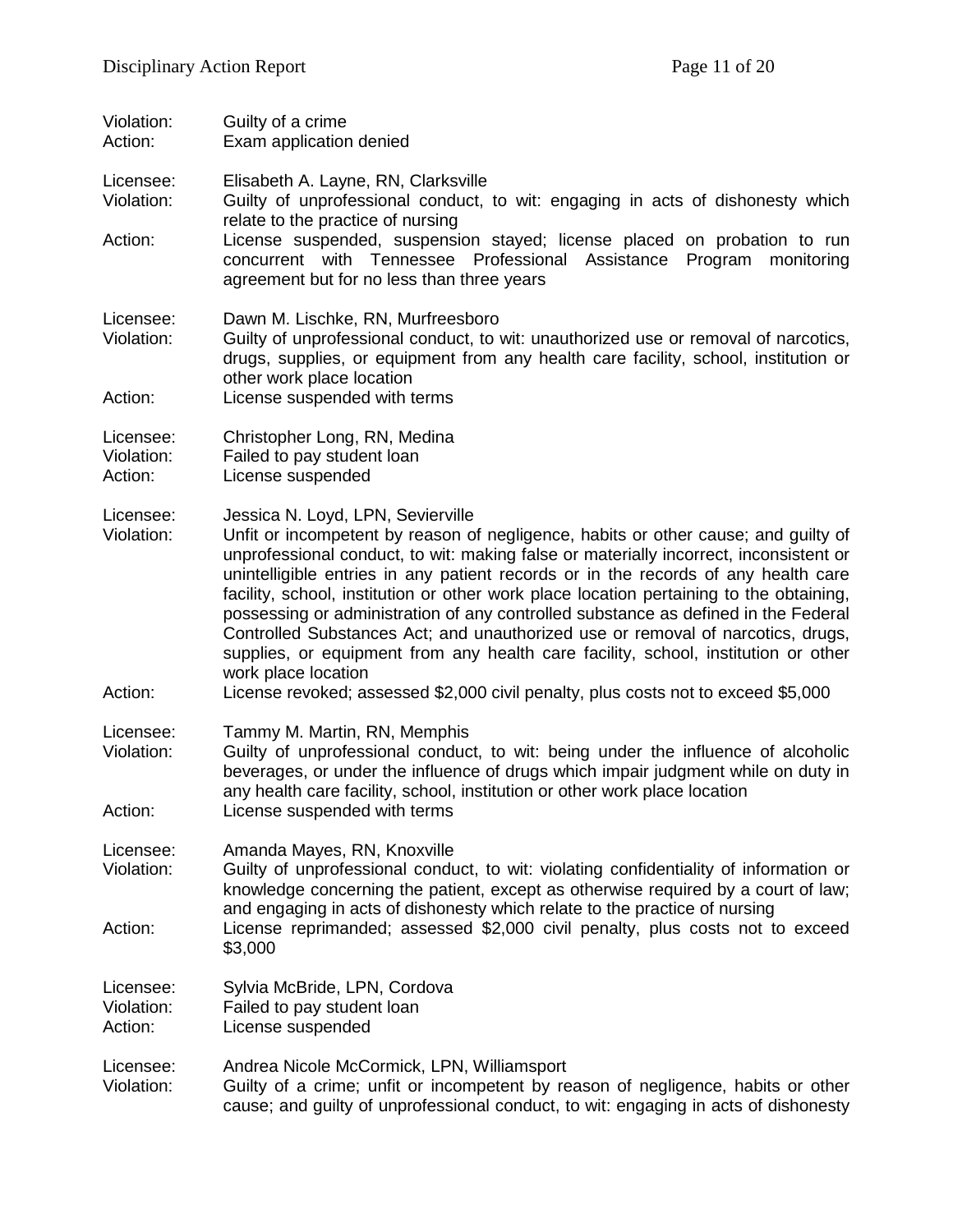| Privilege to practice nursing in the State of Tennessee voluntarily surrendered;                                                                                                                                                                                                                                                                                                                                                                                                                                                                                                                                                                                                                                                                                                                           |
|------------------------------------------------------------------------------------------------------------------------------------------------------------------------------------------------------------------------------------------------------------------------------------------------------------------------------------------------------------------------------------------------------------------------------------------------------------------------------------------------------------------------------------------------------------------------------------------------------------------------------------------------------------------------------------------------------------------------------------------------------------------------------------------------------------|
| Guilty of unprofessional conduct; aiding, abetting, assisting or hiring an individual<br>to violate of circumvent any law of duly promulgated rule intended to guide the<br>conduct of a nurse or any other licensed health care provider; violating<br>confidentiality of information or knowledge concerning the patient, except as<br>otherwise required by a court of law; and engaging in acts of dishonesty which                                                                                                                                                                                                                                                                                                                                                                                    |
| Unfit or incompetent by reason of negligence, habits or other cause; and guilty of<br>unprofessional conduct, to wit: failure to maintain a record for each patient which<br>accurately reflects the name and title of the nurse providing care; abandoning or<br>neglecting a patient requiring nursing care; aiding, abetting, assisting or hiring an<br>individual to violate of circumvent any law of duly promulgated rule intended to<br>guide the conduct of a nurse or any other licensed health care provider; failing to<br>take appropriate action in safeguarding the patient from incompetent healthcare<br>practice; practicing professional nursing in a manner inconsistent with T.C.A. § 63-<br>7-103; and engaging in acts of dishonesty which relate to the practice of nursing<br>must |
| Has violated or attempted to violate, directly or indirectly, or assisted in or abetted<br>the violation of or conspired to violate any provision of this chapter or any lawful<br>order of the Board issued pursuant thereto; failure to maintain a copy of the<br>protocol the nurse practitioner is using at the nurse practitioner's practice location<br>and make the protocol available upon request by the board of nursing, the board                                                                                                                                                                                                                                                                                                                                                              |
|                                                                                                                                                                                                                                                                                                                                                                                                                                                                                                                                                                                                                                                                                                                                                                                                            |
| Unfit or incompetent by reason of negligence, habits or other cause; and guilty of<br>unprofessional conduct, to wit: unauthorized use or removal of narcotics, drugs,<br>supplies, or equipment from any health care facility, school, institution or other<br>work place location; and being under the influence of alcoholic beverages, or<br>under the influence of drugs which impair judgment while on duty in any health                                                                                                                                                                                                                                                                                                                                                                            |
| License placed on probation for no less than three years with terms;                                                                                                                                                                                                                                                                                                                                                                                                                                                                                                                                                                                                                                                                                                                                       |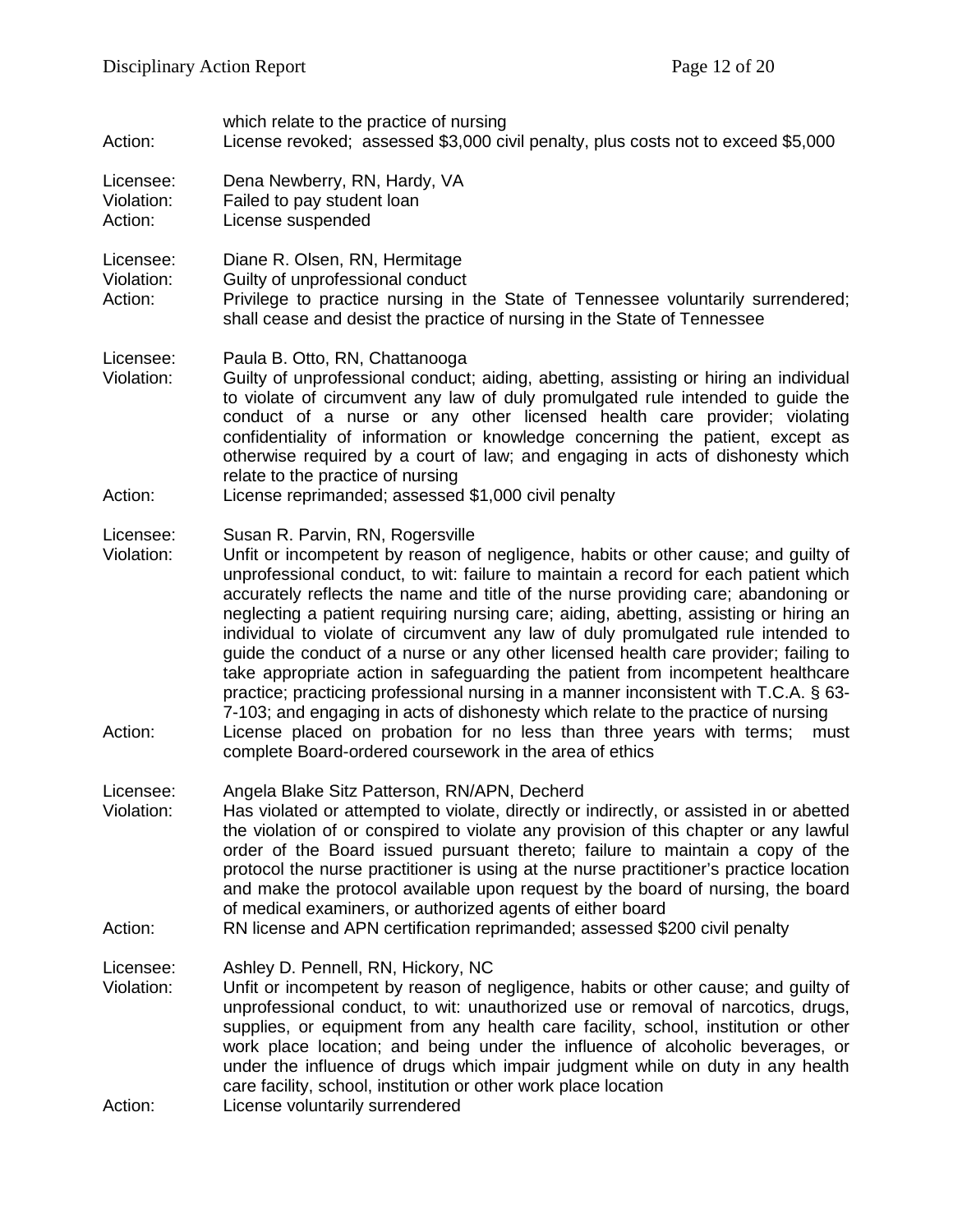| Licensee:<br>Violation:<br>Action: | Jennifer Ann Petty, RN/APN, Murfreesboro<br>Has violated or attempted to violate, directly or indirectly, or assisted in or abetted<br>the violation of or conspired to violate any provision of this chapter or any lawful<br>order of the Board issued pursuant thereto<br>APN certification voluntarily surrendered                                                                                                                                                                                                                                                                                                                                                                                                                                                                                                                                                                                                                                                                                                                                                                                                                                                                                                                                                                                                                                                  |
|------------------------------------|-------------------------------------------------------------------------------------------------------------------------------------------------------------------------------------------------------------------------------------------------------------------------------------------------------------------------------------------------------------------------------------------------------------------------------------------------------------------------------------------------------------------------------------------------------------------------------------------------------------------------------------------------------------------------------------------------------------------------------------------------------------------------------------------------------------------------------------------------------------------------------------------------------------------------------------------------------------------------------------------------------------------------------------------------------------------------------------------------------------------------------------------------------------------------------------------------------------------------------------------------------------------------------------------------------------------------------------------------------------------------|
| Licensee:<br>Violation:<br>Action: | Debbie A. Poore, RN/APN, New Tazewell<br>Guilty of a crime<br>RN license and APN certification suspended with terms; assessed costs not to<br>exceed \$500                                                                                                                                                                                                                                                                                                                                                                                                                                                                                                                                                                                                                                                                                                                                                                                                                                                                                                                                                                                                                                                                                                                                                                                                              |
| Licensee:<br>Violation:            | Ginger L. Powell, RN, Memphis<br>Unfit or incompetent by reason of negligence, habits or other cause; addicted to<br>alcohol or drugs to the degree of interfering with nursing duties; and guilty of<br>unprofessional conduct, to wit: failure to maintain a record for each patient which<br>accurately reflects the name and title of the nurse providing care; abandoning or<br>neglecting a patient requiring nursing care; making false or materially incorrect,<br>inconsistent or unintelligible entries in any patient records or in the records of any<br>health care facility, school, institution or other work place location pertaining to the<br>obtaining, possessing or administration of any controlled substance as defined in<br>the Federal Controlled Substances Act; unauthorized use or removal of narcotics,<br>drugs, supplies, or equipment from any health care facility, school, institution or<br>other work place location; the use of any intoxicating beverage or the illegal use of<br>any narcotic or dangerous drug while on duty in any health care facility, school,<br>institution, or other work place location; and being under the influence of alcoholic<br>beverages, or under the influence of drugs which impair judgment while on duty in<br>any health care facility, school, institution or other work place location |
| Action:                            | License suspended with terms; assessed costs not to exceed \$5,000                                                                                                                                                                                                                                                                                                                                                                                                                                                                                                                                                                                                                                                                                                                                                                                                                                                                                                                                                                                                                                                                                                                                                                                                                                                                                                      |
| Licensee:<br>Violation:<br>Action: | Brandon Alan Rankin, RN, Jamestown<br>Guilty of unprofessional conduct, to wit: unauthorized use or removal of narcotics,<br>drugs, supplies, or equipment from any health care facility, school, institution or<br>other work place location<br>Must obtain continuing education credits in the area of ethics                                                                                                                                                                                                                                                                                                                                                                                                                                                                                                                                                                                                                                                                                                                                                                                                                                                                                                                                                                                                                                                         |
| Licensee:<br>Violation:<br>Action: | Laura Raynor, LPN, Murfreesboro<br>Failed to pay student loan<br>License suspended                                                                                                                                                                                                                                                                                                                                                                                                                                                                                                                                                                                                                                                                                                                                                                                                                                                                                                                                                                                                                                                                                                                                                                                                                                                                                      |
| Licensee:<br>Violation:<br>Action: | Jessica Robertson, LPN, Morristown<br>Failed to pay student loan<br>License suspended                                                                                                                                                                                                                                                                                                                                                                                                                                                                                                                                                                                                                                                                                                                                                                                                                                                                                                                                                                                                                                                                                                                                                                                                                                                                                   |
| Licensee:<br>Violation:            | Rachel Jean Seaton, RN, Cleveland<br>Addicted to alcohol or drugs to the degree of interfering with nursing duties; and<br>guilty of unprofessional conduct, to wit: making false or materially incorrect,<br>inconsistent or unintelligible entries in any patient records or in the records of any<br>health care facility, school, institution or other work place location pertaining to the<br>obtaining, possessing or administration of any controlled substance as defined in<br>the Federal Controlled Substances Act; unauthorized use or removal of narcotics,                                                                                                                                                                                                                                                                                                                                                                                                                                                                                                                                                                                                                                                                                                                                                                                               |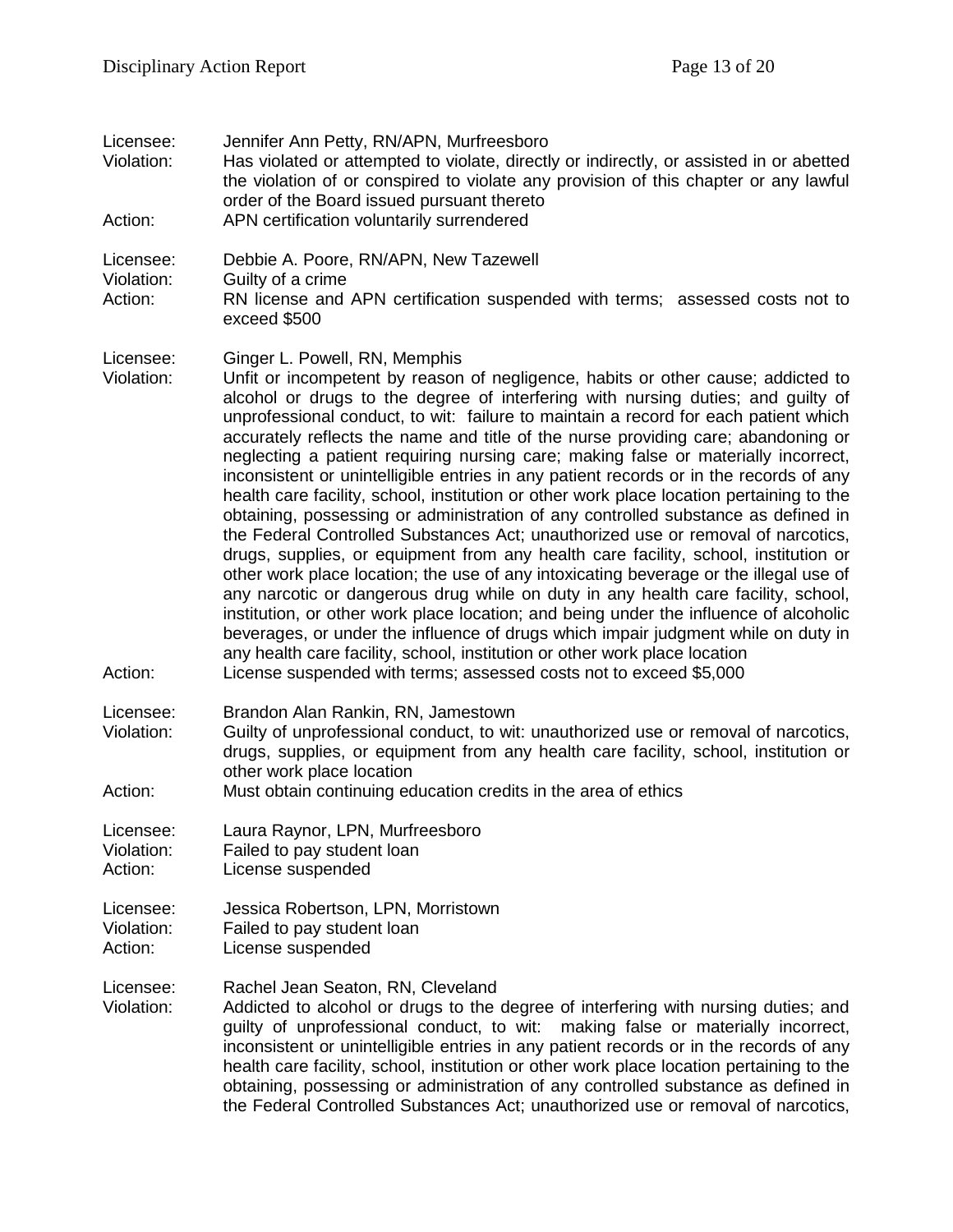drugs, supplies, or equipment from any health care facility, school, institution or other work place location; being under the influence of alcoholic beverages, or under the influence of drugs which impair judgment while on duty in any health care facility, school, institution or other work place location; impersonating another licensed practitioner; over-prescribing, or prescribing in a manner inconsistent with Rules 1000-04-.08 and 1000-04-.09; and engaging in acts of dishonesty which relate to the practice of nursing

Action: Privilege to practice nursing in the State of Tennessee revoked; shall cease and desist the practice of nursing in the State of Tennessee

Licensee: Donald A. Smith, RN Applicant, Chattanooga

- Violation: Unfit or incompetent by reason of negligence, habits or other cause; and guilty of unprofessional conduct: Has violated or attempted to violate, directly or indirectly, or assisted in or abetted the violation of or conspired to violate any provision of this chapter or any lawful order of the Board issued pursuant thereto
- Action: License reinstated on suspension, suspension stayed; license placed on probation to run concurrent with Tennessee Professional Assistance Program monitoring agreement but for no less than three years

Licensee: Lerita R. Smith, RN, Johnson City

- Violation: Unfit or incompetent by reason of negligence, habits or other cause; and guilty of unprofessional conduct, to wit: failure to maintain a record for each patient which accurately reflects the nursing problems and interventions for the patient and/or failure to maintain a record for each patient which accurately reflects the name and title of the nurse providing care; aiding, abetting, assisting or hiring an individual to violate of circumvent any law of duly promulgated rule intended to guide the conduct of a nurse or any other licensed health care provider; failing to take appropriate action in safeguarding the patient from incompetent healthcare practice; practicing professional nursing in a manner inconsistent with T.C.A. § 63- 7-103; and engaging in acts of dishonesty which relate to the practice of nursing Action: License placed on probation for a minimum of two years; must complete Board-
- ordered coursework in the areas of professional boundaries and ethics; assessed costs not to exceed \$3,000
- Licensee: Tommie L. Smoot, RN, Cordova
- Violation: Guilty of unprofessional conduct, to wit: unauthorized use or removal of narcotics, drugs, supplies, or equipment from any health care facility, school, institution or other work place location; the use of any intoxicating beverage or the illegal use of any narcotic or dangerous drug while on duty in any health care facility, school, institution, or other work place location; and being under the influence of alcoholic beverages, or under the influence of drugs which impair judgment while on duty in any health care facility, school, institution or other work place location
- Action: License suspended, suspension stayed; license placed on probation to run concurrent with Tennessee Professional Assistance Program monitoring agreement but for no less than three years

Licensee: Jessica Strunk, LPN, Helenwood<br>Violation: Guilty of unprofessional conduc

Guilty of unprofessional conduct, to wit: failure to maintain a record for each patient which accurately reflects the nursing problems and interventions for the patient and/or failure to maintain a record for each patient which accurately reflects the name and title of the nurse providing care; abandoning or neglecting a patient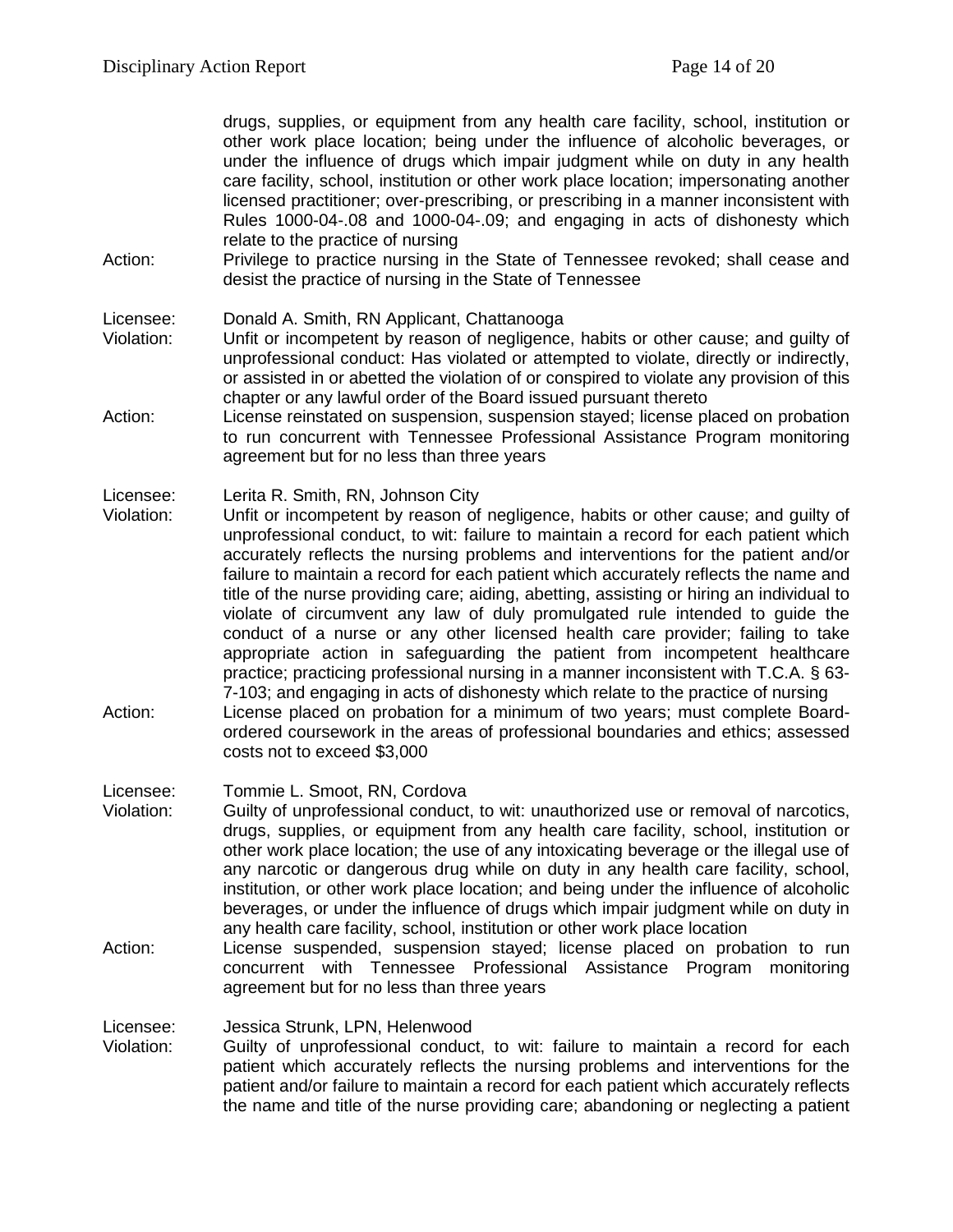requiring nursing care; and engaging in acts of dishonesty which relate to the practice of nursing Action: License reprimanded; assessed \$150 civil penalty, plus costs not to exceed \$2,000 Licensee: Stephanie Sue Summers, RN/APN, Smithville Violation: Has violated or attempted to violate, directly or indirectly, or assisted in or abetted the violation of or conspired to violate any provision of this chapter or any lawful order of the Board issued pursuant thereto; and guilty of unprofessional conduct, to wit: failure to maintain a record for each patient which accurately reflects the name and title of the nurse providing care; impersonating another licensed practitioner; and engaging in acts of dishonesty which relate to the practice of nursing Action: RN license and APN certification voluntarily surrendered Licensee: Domonique Taylor, RN, Cordova Violation: Failed to pay student loan Action: License suspended Licensee: Sara Taylor, RN, Bluff City Violation: Failed to pay student loan Action: License suspended Licensee: Christina Tester, LPN, Nashville<br>Violation: Failed to pay student loan Failed to pay student loan Action: License suspended Licensee: Amy Thomas, RN/APN, Nashville Violation: Guilty of a crime; unfit or incompetent by reason of negligence, habits or other cause; addicted to alcohol or drugs to the degree of interfering with nursing duties; and guilty of unprofessional conduct, to wit: impersonating another licensed practitioner; unauthorized use or removal of narcotics, drugs, supplies, or equipment from any health care facility, school, institution or other work place location; over-prescribing, or prescribing in a manner inconsistent with Rules 1000-04-.08 and 1000-04-.09; engaging in acts of dishonesty which relate to the practice of nursing; and failure to maintain a record for each patient which accurately reflects the nursing problems and interventions for the patient and/or failure to maintain a record for each patient which accurately reflects the name and title of the nurse providing care Action: RN license and APN certification voluntarily surrendered; assessed costs not to exceed \$5,000 Licensee: Alicia B. Townsend, LPN, Memphis Violation: Guilty of unprofessional conduct, to wit: making false or materially incorrect, inconsistent or unintelligible entries in any patient records or in the records of any health care facility, school, institution or other work place location pertaining to the obtaining, possessing or administration of any controlled substance as defined in the Federal Controlled Substances Act

Action: License suspended with terms; assessed costs not to exceed \$300

Licensee: Haley Hall Townsend, RN, Jackson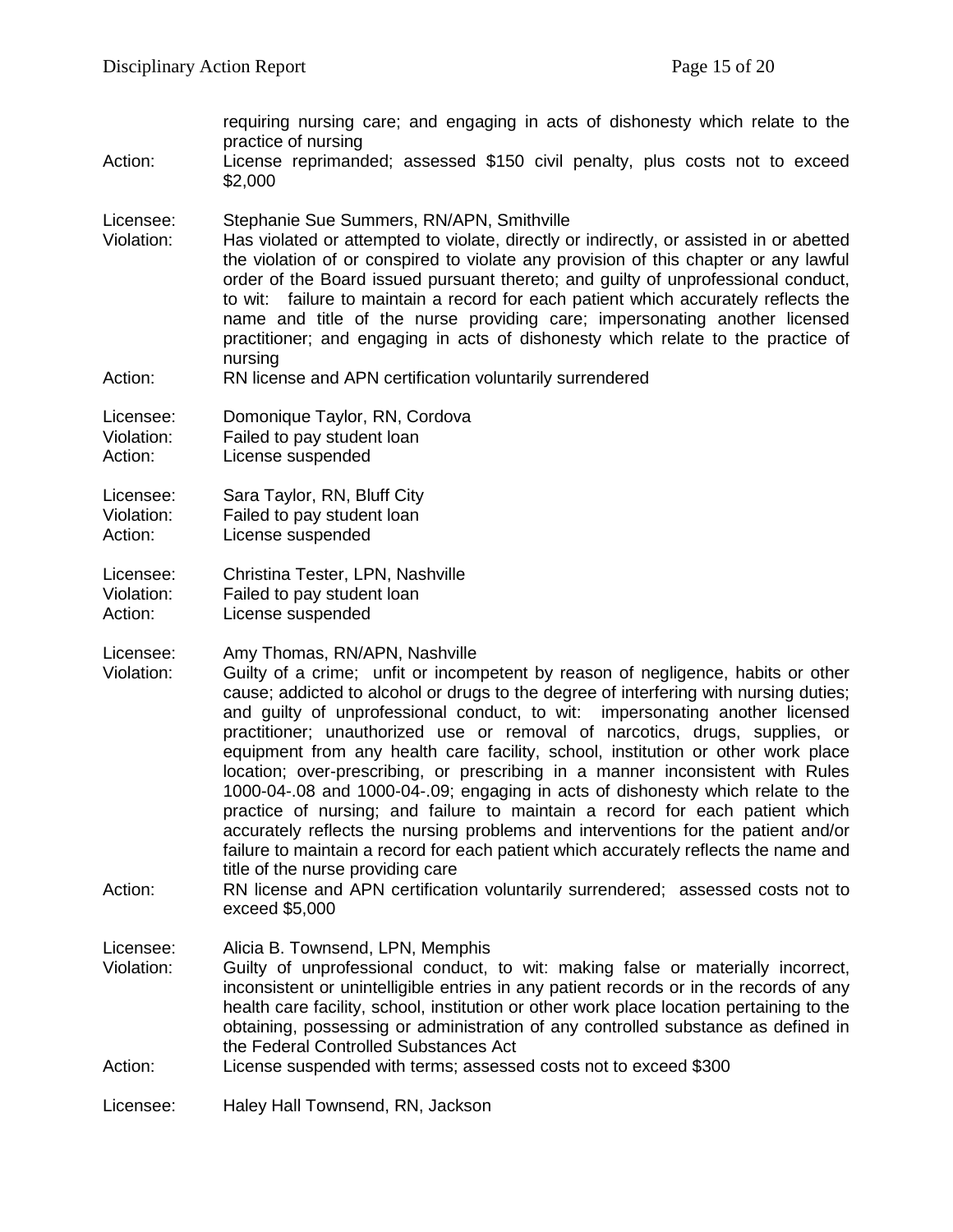| Violation:<br>Action:              | Unfit or incompetent by reason of negligence, habits or other cause; and guilty of<br>unprofessional conduct<br>License revoked; assessed \$1,000 civil penalty, plus costs not to exceed \$5,000                                                                                                                                                              |
|------------------------------------|----------------------------------------------------------------------------------------------------------------------------------------------------------------------------------------------------------------------------------------------------------------------------------------------------------------------------------------------------------------|
| Licensee:                          | Arthur Turner, Jr., LPN, Antioch                                                                                                                                                                                                                                                                                                                               |
| Violation:                         | Failed to pay student loan                                                                                                                                                                                                                                                                                                                                     |
| Action:                            | License suspended                                                                                                                                                                                                                                                                                                                                              |
| Licensee:<br>Violation:<br>Action: | Brittany N. Vaden, LPN, Jackson<br>Unfit or incompetent by reason of negligence, habits or other cause; and guilty of<br>unprofessional conduct, to wit: intentionally or negligently causing a physical or<br>emotional injury to a patient; and engaging in acts of dishonesty which relate to the<br>practice of nursing<br>License voluntarily surrendered |
| Licensee:                          | Kristy Watlington, RN, Knoxville                                                                                                                                                                                                                                                                                                                               |
| Violation:                         | Failed to pay student loan                                                                                                                                                                                                                                                                                                                                     |
| Action:                            | License suspended                                                                                                                                                                                                                                                                                                                                              |
| Licensee:                          | Lora Woodward, LPN, Nashville                                                                                                                                                                                                                                                                                                                                  |
| Violation:                         | Guilty of a crime                                                                                                                                                                                                                                                                                                                                              |
| Action:                            | License revoked; assessed \$2,000 civil penalty, plus costs not to exceed \$5,000                                                                                                                                                                                                                                                                              |
| Licensee:<br>Violation:<br>Action: | Cheryl A. Woodworth, RN, Kimball<br>Guilty of unprofessional conduct, to wit: being under the influence of alcoholic<br>beverages, or under the influence of drugs which impair judgment while on duty in<br>any health care facility, school, institution or other work place location<br>License suspended with terms; assessed costs not to exceed \$250    |
| Licensee:                          | Annette Yunker, RN, Bon Aqua                                                                                                                                                                                                                                                                                                                                   |
| Violation:                         | Failed to pay student loan                                                                                                                                                                                                                                                                                                                                     |
| Action:                            | License suspended                                                                                                                                                                                                                                                                                                                                              |

# **BOARD OF PHARMACY**

| Latoya Cannon, RT, Memphis<br>Failed to pay student loan<br>License suspended       |
|-------------------------------------------------------------------------------------|
| Nikki Crews, RT, Knoxville<br>Failed to pay student loan<br>License suspended       |
| Andricka G. Hannah, RT, Columbia<br>Failed to pay student loan<br>License suspended |
| Rachel E. Marek, RT, Sewanee<br>Failed to pay student loan<br>License suspended     |
|                                                                                     |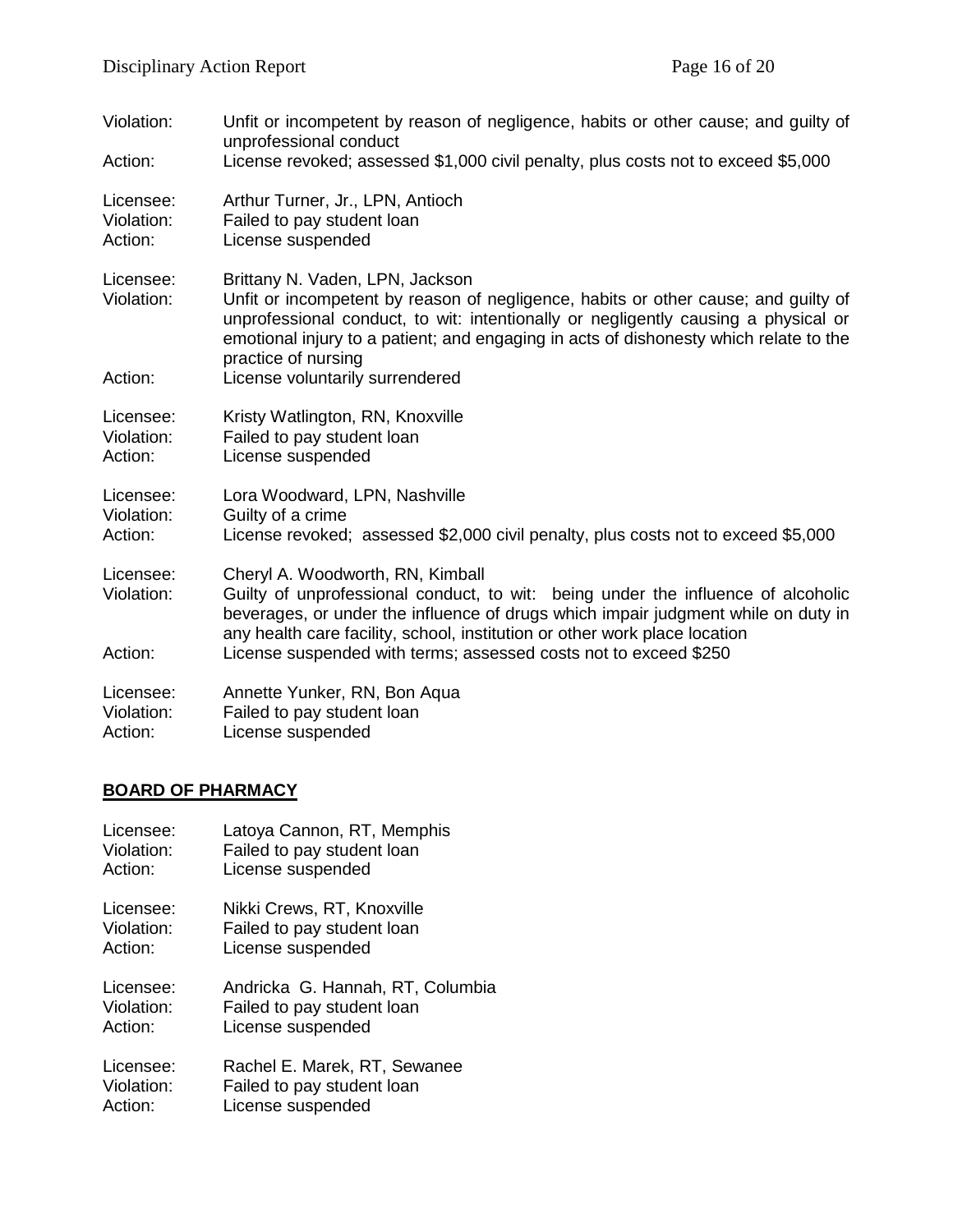| Licensee:  | Crystal MountJoy, RT, Smyrna        |
|------------|-------------------------------------|
| Violation: | Failed to pay student loan          |
| Action:    | License suspended                   |
| Licensee:  | Jaren Melinda Rochester, RT, Smyrna |
| Violation: | Failed to pay student loan          |
| Action:    | License suspended                   |

#### **BOARD OF PHYSICAL THERAPY**

Licensee: Christina Nicole Alleman, PTA, Knoxville Violation: Failed to pay student loan Violation: Failed to pay student loan<br>Action: License suspended License suspended

## **BOARD OF PODIATRY**

| Licensee:<br>Violation:<br>Action: | James P. Atkins, ORT, Knoxville<br>Failed to properly maintain sufficient continuing education credits<br>Assessed \$100 civil penalty and provide proof of the required number of<br>continuing education credits       |  |
|------------------------------------|--------------------------------------------------------------------------------------------------------------------------------------------------------------------------------------------------------------------------|--|
| Licensee:<br>Violation:<br>Action: | David V. Knowles, PRO, Ooltewah<br>Failed to properly maintain sufficient continuing education credits<br>Assessed \$100 civil penalty and provide proof of the required number of<br>continuing education credits       |  |
| Licensee:<br>Violation:<br>Action: | Tim D. Leppert, PRO, Kingston Springs<br>Failed to properly maintain sufficient continuing education credits<br>Assessed \$100 civil penalty and provide proof of the required number of<br>continuing education credits |  |
| Licensee:<br>Violation:<br>Action: | Constance Ann Wells, PXO, Jackson<br>Practiced on lapsed license<br>Assessed \$700 civil penalty                                                                                                                         |  |

#### **BOARD OF RESPIRATORY CARE**

| Licensee:  | Rachel Berry, LCRT, Elizabethtown                                   |
|------------|---------------------------------------------------------------------|
| Violation: | Failed to pay student loan                                          |
| Action:    | License suspended                                                   |
| Licensee:  | James Brown, RRT, Jackson                                           |
| Violation: | Failed to properly maintain sufficient continuing education credits |
| Action:    | Assessed \$300 civil penalty                                        |
| Licensee:  | Patricia Edwards, CRT, Oak Ridge                                    |
| Violation: | Failed to properly maintain sufficient continuing education credits |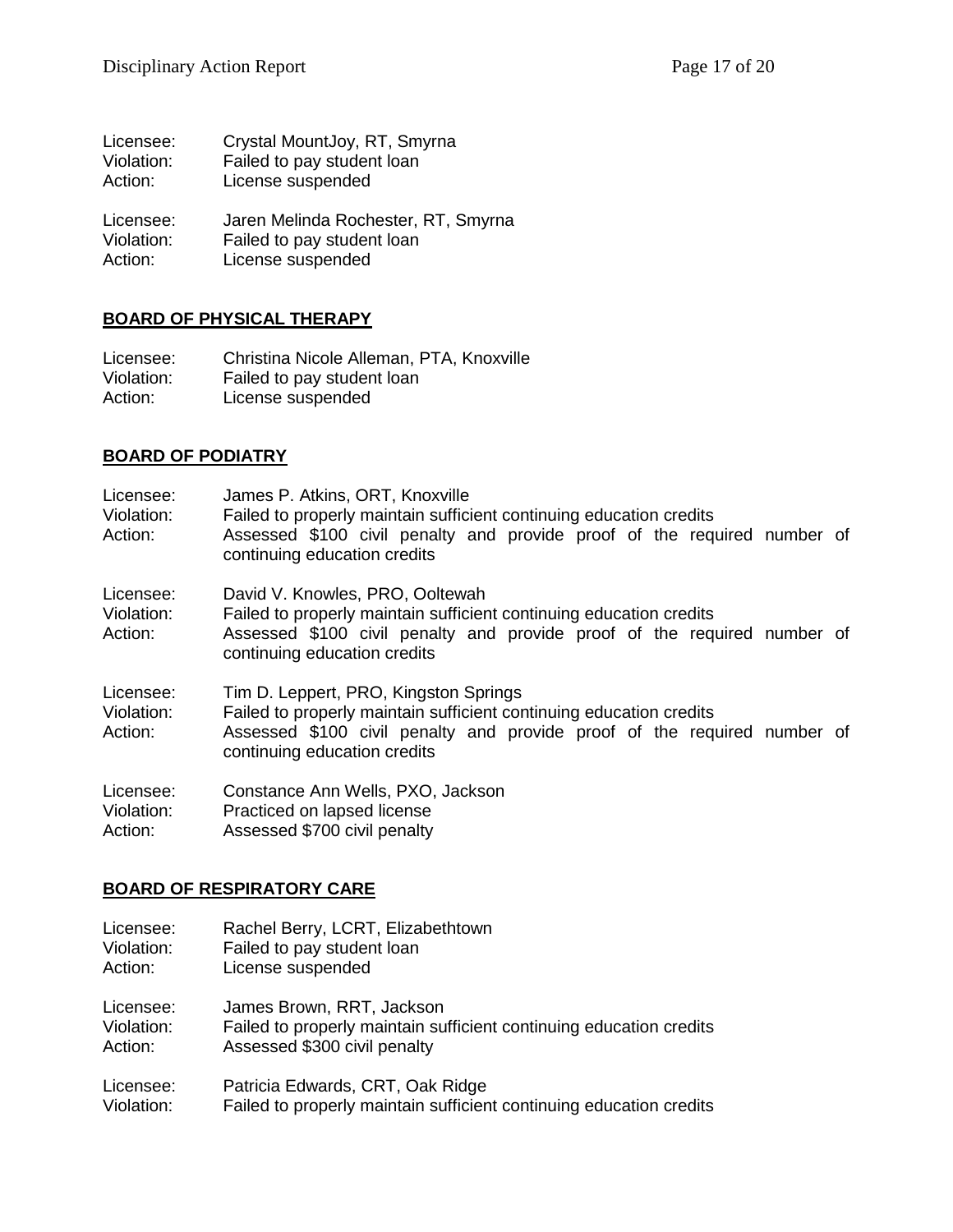Action: Assessed \$300 civil penalty Licensee: Clara Lewis-Hartwell, LCRT, Nashville Violation: Failed to pay student loan Action: License suspended Licensee: Stephanie L. Mallonee, RRT, Charlotte Violation: Immoral, unethical, unprofessional or dishonorable conduct; habitual intoxication or personal misuse or narcotics, controlled substances or any other drugs or the use of alcoholic beverages or stimulants in such manner as to adversely affect the person's ability to practice respiratory care; violation or attempted violation, directly or indirectly, assisting in or abetting the violation of, or conspiring to violate, any provision of this chapter or any lawful order of the board or any criminal statute of this state; engaging in the practice of respiratory care when mentally or physically unable to safely do so Action: License placed on probation with terms; assessed costs not to exceed \$500 Licensee: Phillip D. Tidwell, RRT, Dyersburg Violation: Immoral, unethical, unprofessional or dishonorable conduct Action: Assessed \$500 civil penalty; must execute a monitoring contract with TnPaP

#### **DIVISION OF EMERGENCY MEDICAL SERVICES**

| Licensee:  | Joshua Baggett, EMT-IV, Elizabethton |
|------------|--------------------------------------|
| Violation: | Failed to pay student loan           |
| Action:    | License suspended                    |
| Licensee:  | Charles Munford, AEMT, Knoxville     |
| Violation: | Failed to pay student loan           |
| Action:    | License suspended                    |

#### **ABUSE REGISTRY**

| Individual: | Antoinette L. Ashley        |
|-------------|-----------------------------|
| Abuse:      | Physical/Verbal             |
| Profession: | <b>Direct Support Staff</b> |
| Individual: | Jeremy Lane Bellefant       |
| Abuse:      | Neglect                     |
| Profession: | Not provided                |
| Individual: | Jason Black                 |
| Abuse:      | Physical                    |
| Profession: | <b>Direct Support Staff</b> |
| Individual: | Chasity S. Brown            |
| Abuse:      | Physical/Verbal             |
| Profession: | <b>Direct Support Staff</b> |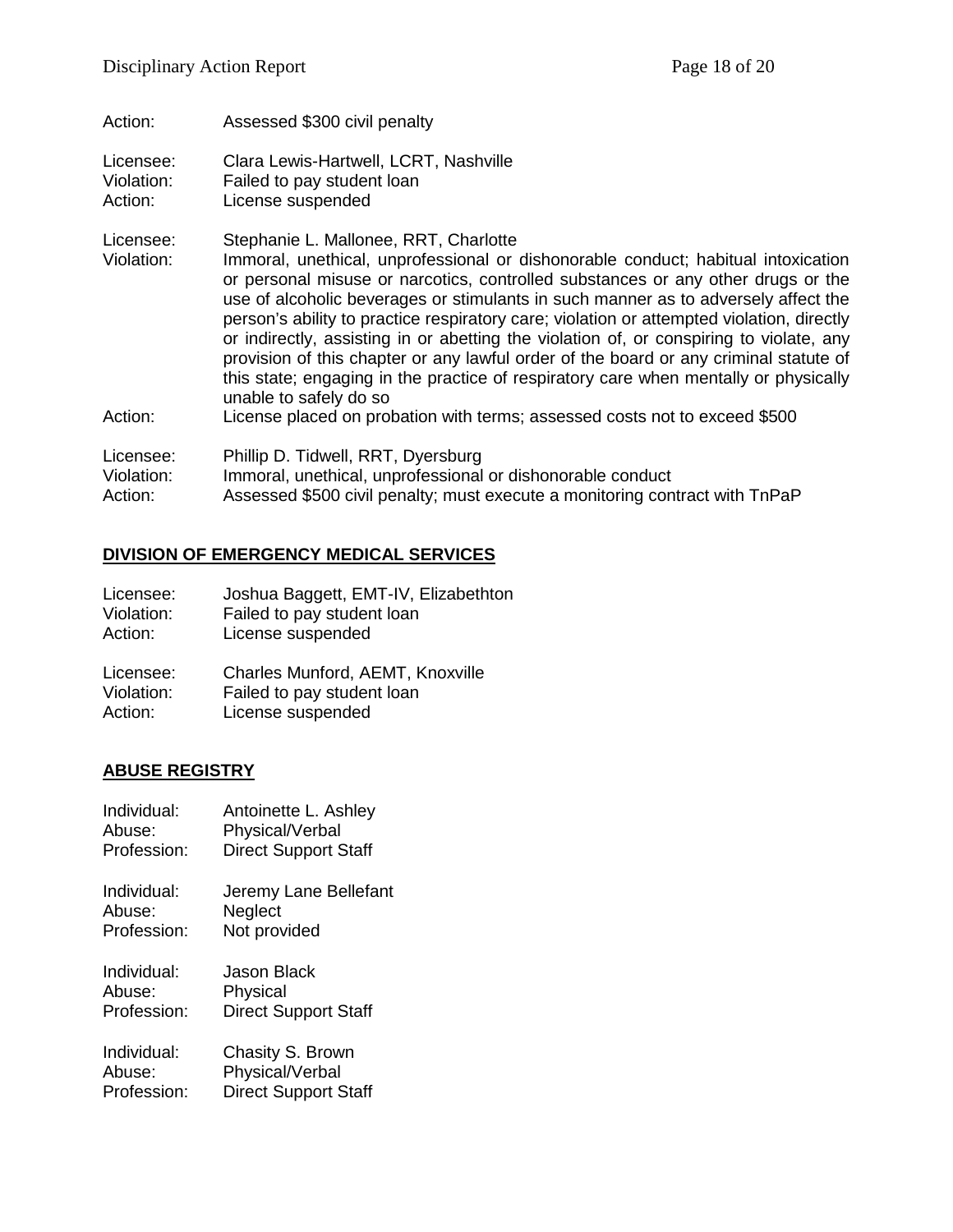| Individual: | Don R. Cassel                        |
|-------------|--------------------------------------|
| Abuse:      | Sexual                               |
| Profession: | RN                                   |
| Individual: | Denna Houston/Taylor/McDonald/Cooper |
| Abuse:      | Physical/Exploitation                |
| Profession: | <b>Personal Assistant</b>            |
| Individual: | <b>Billie Hutcherson</b>             |
| Abuse:      | <b>Physical/ Neglect</b>             |
| Profession: | Home Manager                         |
| Individual: | <b>Antoinette Lewis</b>              |
| Abuse:      | Exploitation                         |
| Profession: | Home Manager/CNA(revoked)            |
| Individual: | <b>Candace Maclin</b>                |
| Abuse:      | Physical/Verbal                      |
| Profession: | <b>Direct Support Staff</b>          |
| Individual: | Angelina Mathis                      |
| Abuse:      | Physical                             |
| Profession: | <b>Direct Support Staff</b>          |
| Individual: | <b>Angelina Matthews</b>             |
| Abuse:      | Theft/Misappropriation               |
| Profession: | <b>Nursing Home Employee</b>         |
| Individual: | Phillip C. May                       |
| Abuse:      | Neglect                              |
| Profession: | Not provided                         |
| Individual: | <b>Whitney Mitchell</b>              |
| Abuse:      | Physical                             |
| Profession: | CNA(revoked)                         |
| Individual: | <b>Gregory Nelson</b>                |
| Abuse:      | Physical                             |
| Profession: | <b>Direct Support Staff</b>          |
| Individual: | <b>Bria Posley</b>                   |
| Abuse:      | Physical                             |
| Profession: | <b>Direct Support Staff</b>          |
| Individual: | <b>Kimberly Rawls</b>                |
| Abuse:      | Physical                             |
| Profession: | <b>Direct Support Staff</b>          |
| Individual: | <b>Charles Edward Richey</b>         |